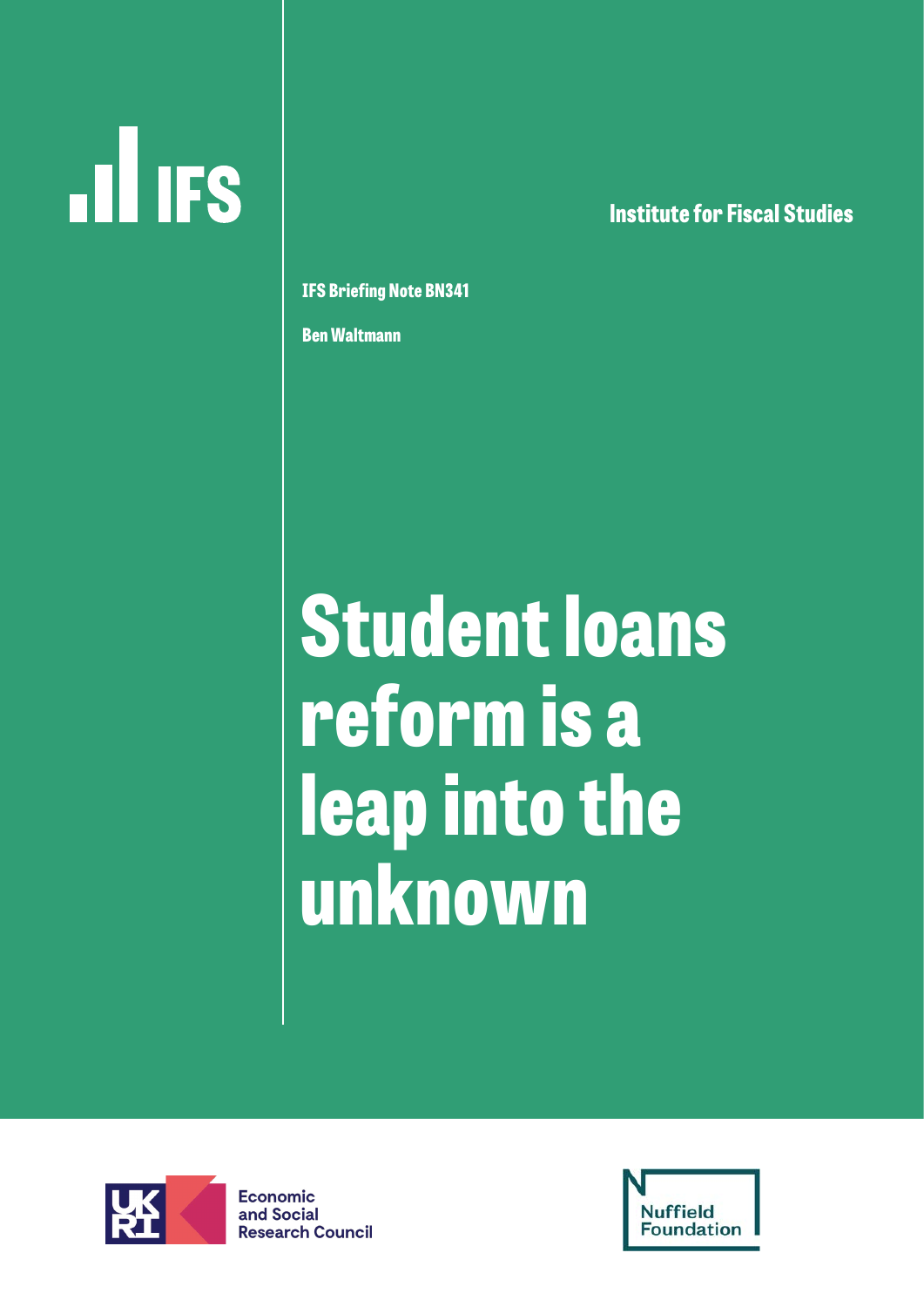### **Student loans reform is a leap into the unknown**

#### Ben Waltmann

Copy-edited by Judith Payne

#### Published by **The Institute for Fiscal Studies**

The Institute for Fiscal Studies, April 2022

ISBN 978-1-80103-069-4

The author gratefully acknowledges the financial support of the Nuffield Foundation (reference EDO /FR-000022637), the ESRC Centre for the Microeconomic Analysis of Public Policy (ES/T014334/1) at IFS and an IAA mini-bid grant (reference ES/T50192X/1). The project has been funded by the Nuffield Foundation, but the views expressed are those of the author and not necessarily the Foundation. Visit [www.nuffieldfoundation.org.](http://www.nuffieldfoundation.org/)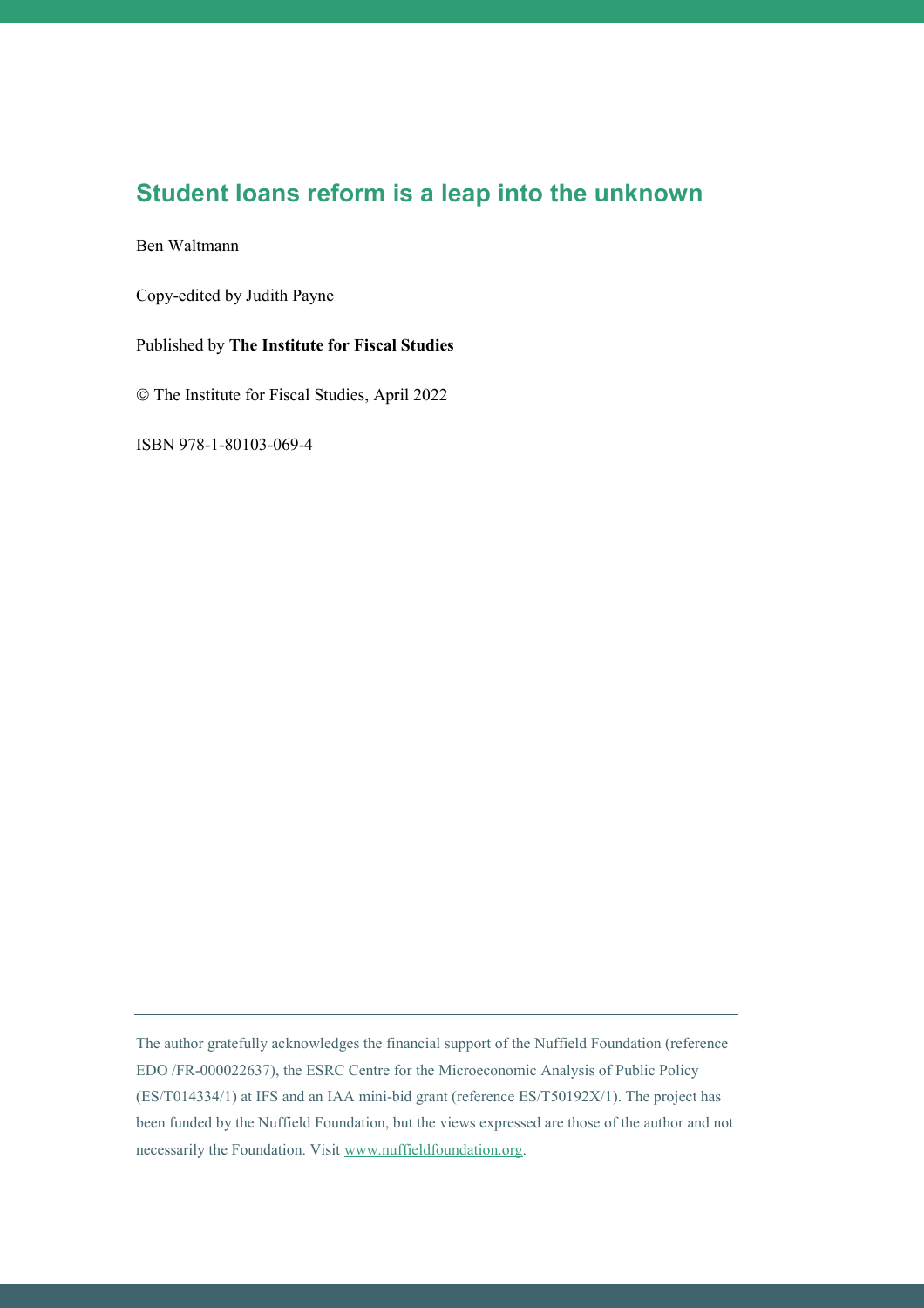### **Executive summary**

At the end of February, the government announced the most significant reform to the student loans system in England since at least 2012. The central planks of the reform are a lower earnings threshold for student loan repayments (cut to £25,000 and then frozen until 2026–27); a change in the future uprating of the earnings threshold from the rate of average earnings growth to the rate of RPI inflation; an extension of the repayment period from 30 to 40 years; and a cut in the maximum interest rate on student loans to the rate of RPI inflation (from a maximum rate of RPI inflation plus 3%). The new system will apply in full from the 2023 university entry cohort onwards, but the 2012 to 2022 entry cohorts ('Plan 2 borrowers') will also see significant changes.

Our initial analysis showed that:

- **The announced reform package will transform the student loans system.** Despite their name, pre-reform student loans mostly functioned as a graduate tax: a large majority of graduates were set to pay back 9% of their earnings above the repayment threshold for 30 years, irrespective of their student loan balance. Under the new system, this is no longer true: more than 70% of graduates can expect to repay in full and will receive no taxpayerfinanced write-off of their loans.
- **Graduates with lower-middling earnings will be hit the most by the changes with a lifetime loss of around £30,000.** These earners enjoyed large taxpayer subsidies before the reform, but will have to pay back a much larger share of their loans under the new system.
- The highest-earning graduates will repay around £20,000 less as a result of the lower **interest rate.** These graduates would largely have paid back their loans in full even under the pre-reform system. For them, the lower interest rate translates into lower repayments overall, whereas the lower repayment threshold merely causes them to pay off their loans more quickly.
- **The long-run taxpayer savings as a result of changes announced at the end of February is around £2.3 billion.** The short-run impact on the budget deficit will be much larger at around £6.3 billion for the 2023 cohort. This is due to an accounting quirk.
- **The system will also become substantially less generous for middle-earning graduates from the 2012–22 starting cohorts.** These students are affected nearly as much by changes in repayment thresholds as students from the 2023 cohort onwards, but do not benefit from lower interest rates. Compared with the pre-reform system, 2022 starters stand to lose around £20,000.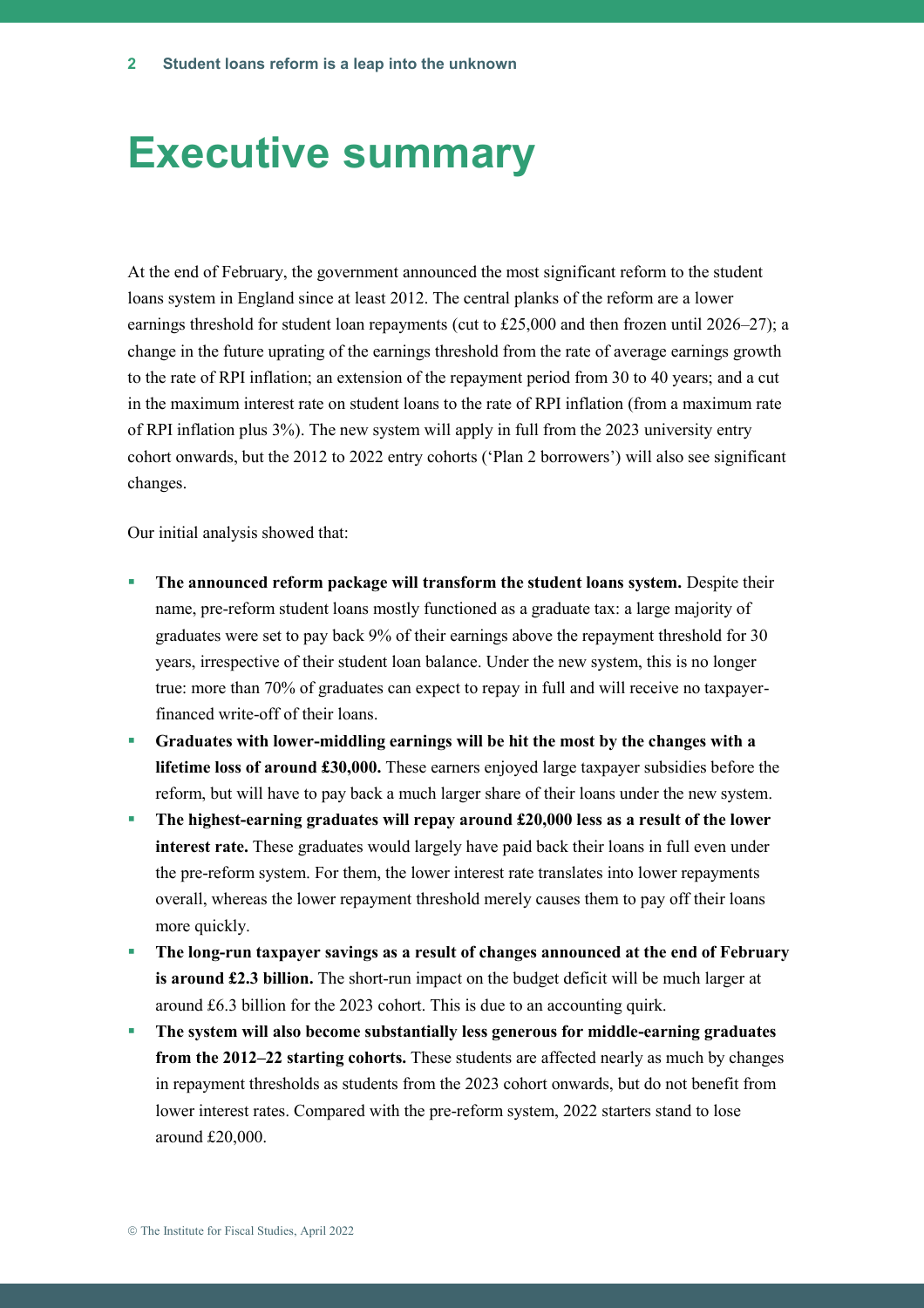In this briefing note, we present a more detailed analysis of the effects of the reform on students and the taxpayer – both on the 2012–22 entry cohorts and on entry cohorts from 2023 onwards – updated using the latest economic forecasts from the Office for Budget Responsibility. Throughout, we will emphasise the very large amount of uncertainty regarding the consequences of the reform. It is not clear how the announced changes will affect the behaviour of prospective students. And while we can say roughly who will gain and who will lose financially from the reform, it is hard to say exactly by how much. This is primarily because the impact crucially depends on what the earnings of current young people will be decades from now, which we cannot hope to predict precisely.

### **Key findings**

- 1 **The results of our initial analysis hold up when we update our projections using the latest economic forecasts from the Office for Budget Responsibility and new data on graduate earnings.** As a result of new OBR interest rate forecasts, we are now able to model the operation of the interest rate cap on student loans. However, all of these updates only have very small effects on the estimated impact of the reforms.
- 2 **The reform makes the higher education funding system in England even more of an outlier internationally.** Even before the reform, England relied less on public funds for funding higher education than comparable countries. It is unpredictable how the low public subsidy will affect prospective students' choices.
- 3 **The change in threshold indexing from average earnings growth to RPI alone is likely to cost middle-earning graduates from the 2022 and 2023 cohorts more than £10,000 over their lifetimes.** For the taxpayer, this change alone is set to save substantially more than £2 billion in undiscounted real terms. It is somewhat concerning that such a significant change was not mentioned at all in the press materials announcing the reforms.
- 4 **Overall, the highest-earning borrowers will be better off under the system from 2023 onwards, and low-earning borrowers will be better off under the 2022 system.** For 2022 school leavers, this means that incentives regarding whether to take a gap year will crucially depend on their expected future earnings.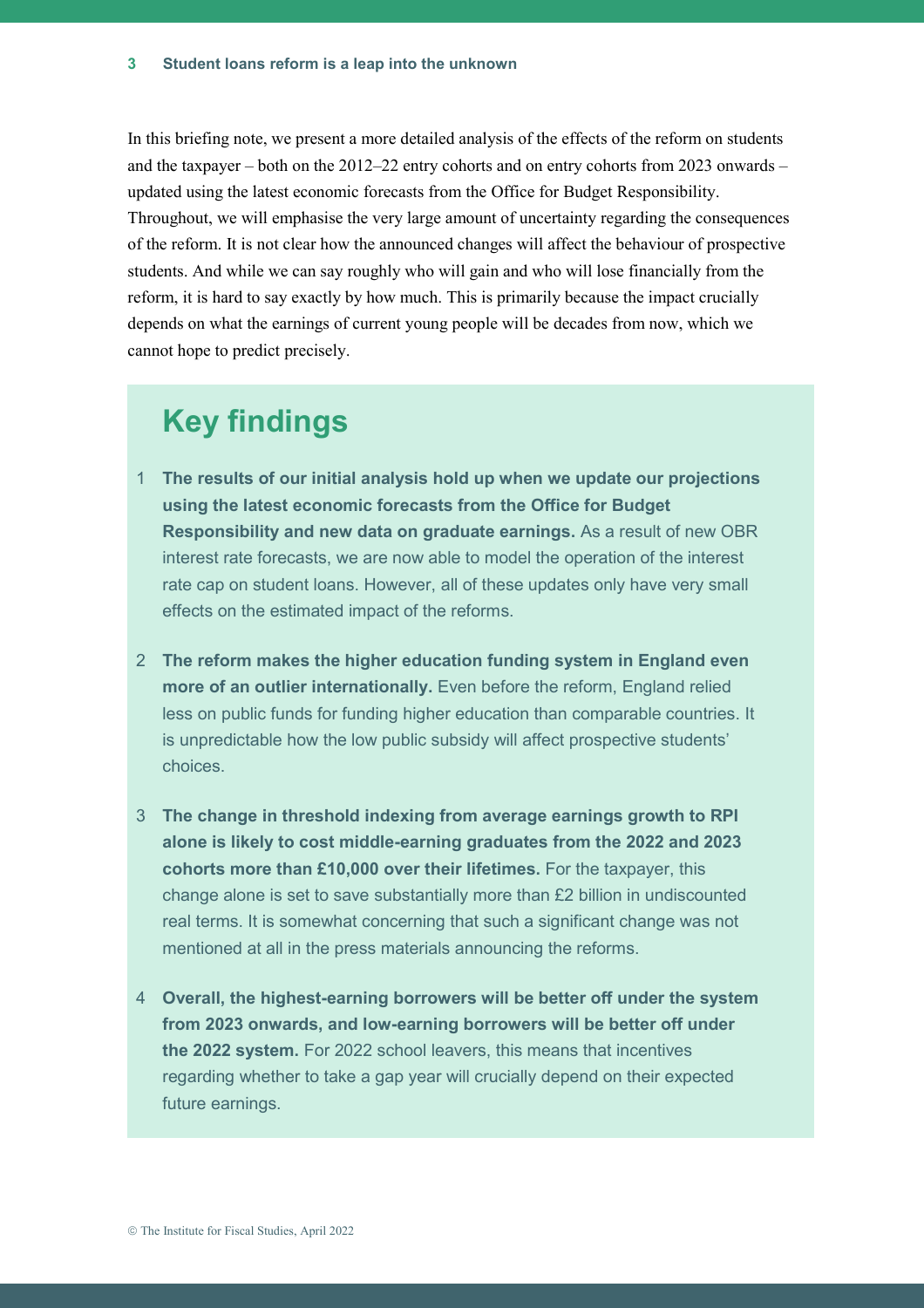- 5 **In the medium term, the reforms will result in graduates from the 2023 entry cohort repaying around £750 a year more from 2027**–**28 (when they typically start repaying loans) if earning more than £33,900.** Graduates from earlier cohorts since 2012 earning more than £32,900 in 2026–27 (when the 2022 cohort will typically start repaying) will have to pay around £400 more than under the pre-reform system.
- 6 **The taxpayer will likely save more on loans to the 2022 cohort than on cohorts from 2023 onwards as a result of policy changes announced this year.** This is because the cohorts from 2023 onwards will enjoy a lower interest rate on student loans, which will be costly for the taxpayer. In undiscounted terms, the reforms will likely cut the taxpayer cost by three-quarters for the 2022 cohort and by half for the 2023 cohort.
- 7 **Despite this, the short-term reduction in government borrowing from the reforms will be much larger for cohorts from 2023 onwards than for the 2012–22 cohorts.** This is entirely due to the treatment of changes in the student loan interest rate in the national accounts. Paradoxically, lowering student loan interest rates *lowers* the initial cost of extending student loans, as it means a larger share of loans will be repaid with interest.
- 8 **The government's policy choices have made the taxpayer cost of the student loans system less predictable.** The change in the indexation of the repayment threshold ties the cost of loans more strongly to future earnings growth. As a result of the extension of the repayment term, graduate earnings in 40 years' time will matter for student loans, and these earnings are even harder to predict today than earnings in 30 years' time. The freeze in the repayment threshold means that the future cost of loans will hinge on the unpredictable path of inflation in the next few years.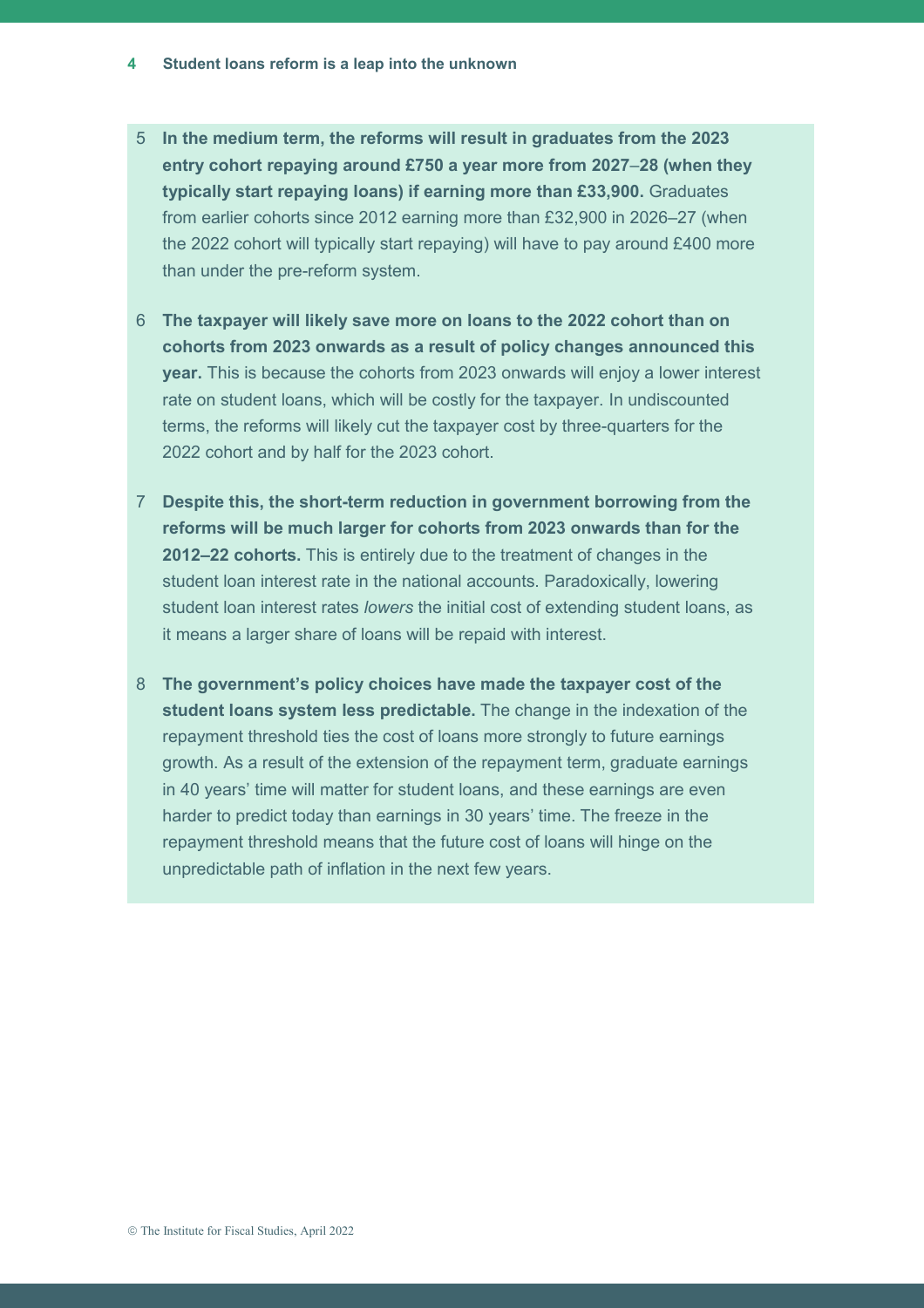### **1. Introduction**

The scale of the changes to student loans announced at the end of February is difficult to overstate. The reform will, if fully implemented and kept in place, transform the student loans system from one where only a small minority of students go on to pay off their loans fully to one where most students will. This will move the system away from one where most students receive a taxpayer-financed write-off on their student loans to one where only the loans of lower-earning graduates will cost money for the taxpayer. Under the new system, most students will receive little or no net taxpayer funding for their higher education, as more than 70% will pay back their loans in full and government teaching grants are now negligible for the vast majority of subjects.**<sup>1</sup>** Remarkably, there will also be large falls in taxpayer funding for borrowers from the 2012 to 2021 university entry cohorts, who presumably made their choice to take up a student loan under the legitimate expectation of very different repayment terms.**<sup>2</sup>**

This is a leap into the unknown. This year's reforms will make the higher education funding system in England even more of an outlier internationally, as most other countries rely much more on the taxpayer for funding higher education. The UK already has the lowest share of public funding in tertiary education among OECD member countries at 25%, compared with an OECD average of around two-thirds (OECD, 2022). **3**

The consequences for prospective students' choices are unpredictable. It is possible that the changes will encourage more students to study subjects with high financial returns, as a smaller part of the financial gain from a degree will in the future go towards higher student loan repayments and a larger part will benefit graduates themselves. This would be good news for the taxpayer, primarily because higher-earning graduates pay much higher taxes.

**<sup>1</sup>** However, even when student borrowers receive no net public funding *ex post*, they will still benefit from taking out student loans. Government student loans under the new system still offer much more favourable terms than any private lender would be willing to offer, and indeed they have become more attractive for borrowers expecting high earnings. The insurance aspect of student loans – that they do not have to be paid back if borrowers do not earn above the repayment threshold – is likely to be especially valuable for prospective students.

<sup>&</sup>lt;sup>2</sup> For university entry cohorts between 2012 and 2017, pre-reform repayment conditions had changed in their favour compared with announced policy when they took out their loans due to a substantial increase in the repayment threshold in 2018. However, this increase will be more than reversed by the announced reforms.

**<sup>3</sup>** Note that these shares are not comparable to the taxpayer cost figures presented below for a number of reasons. First, the OECD figures cover spending on all forms of tertiary education, including advanced work-based training, postgraduate courses, part-time courses and higher-level apprenticeships, whereas our figures only cover full-time undergraduate students. Second, the OECD figures cover spending on all students' education, whereas we only consider those who are eligible for government student loans (importantly excluding international students). Third, the OECD figures cover the whole of the UK, whereas our figures only cover England. Fourth, the OECD counts research spending by educational institutions as tertiary education spending.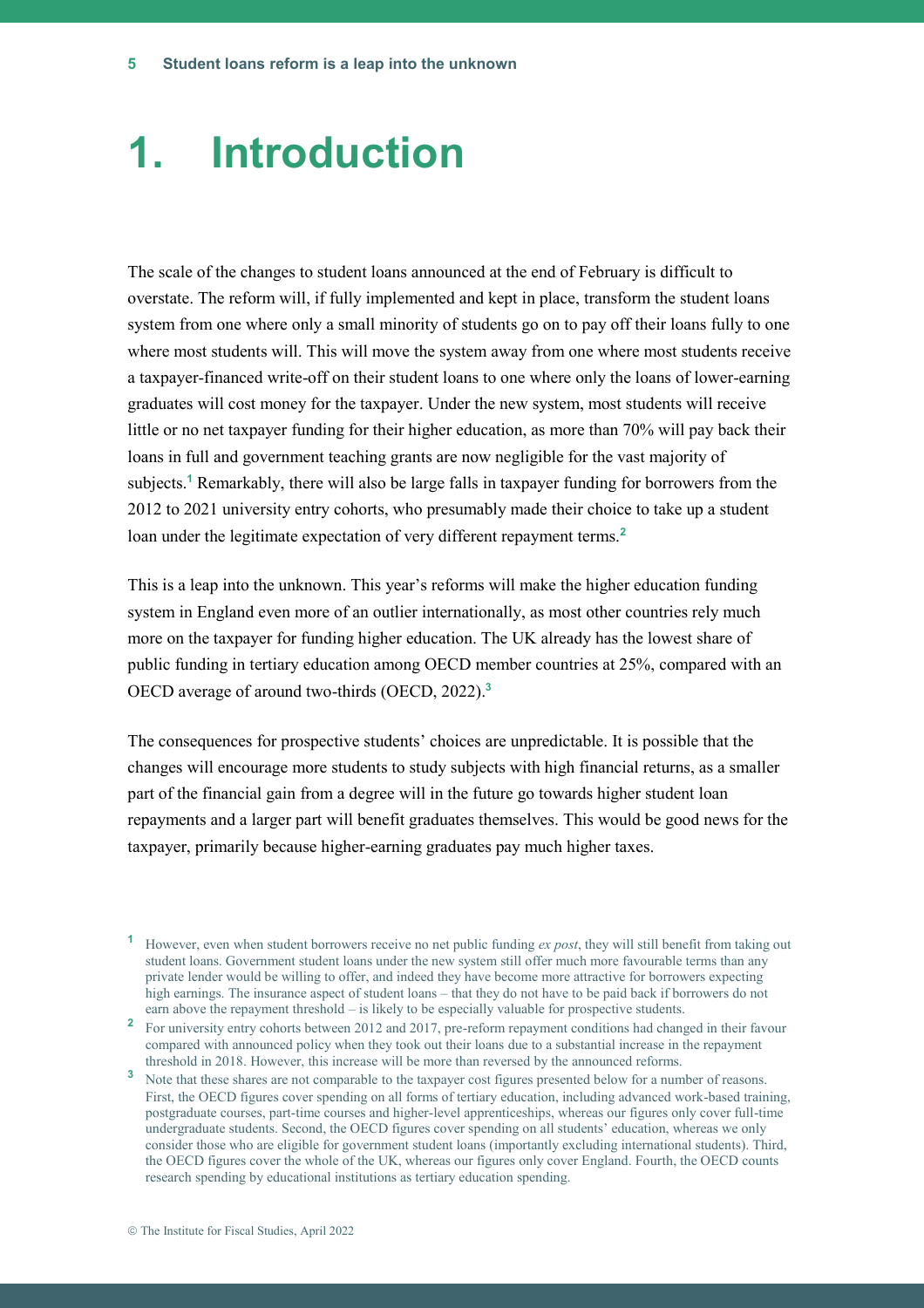#### **Student loans reform is a leap into the unknown 6**

It is also possible that university enrolment will fall, as for those who are not expecting very high earnings after their degrees anyway, the changes will make university enrolment less financially attractive. Importantly, this is in stark contrast to the last major student loans reform in 2012, which only raised the costs of university for high earners, most of whom will enjoy large financial gains from university either way. For those expecting lower earnings, the 2012 reform actually led to similar or even *lower* expected student loan repayments (Crawford and Jin, 2014).

Besides this uncertainty about the effect of the reform on prospective students' choices, the financial consequences of the reform are also very uncertain, even assuming that those choices will be unaffected. As we pointed out in our initial analysis (Waltmann, 2022b), graduates with lower-middling earnings will have to make much higher repayments under the new system, whereas those with the highest earnings will pay less due to the lower interest rate charged. The taxpayer will gain overall, but by much less than the predicted short-run impact on the government deficit would suggest. But exactly how much the taxpayer and different groups of graduates will gain or lose is impossible to say at this point.

The main reason for this is that what will happen to graduate earnings over the next 50 years is unknowable. Any prediction for future graduate earnings necessarily has to rely on data on the earnings of past graduates. But there is no guarantee that the mid-career earnings of graduates in Generation Z will look anything like the mid-career earnings of graduates in their parents' generation.

The government's policy choices have amplified this uncertainty. Changing the indexation of the repayment threshold from average earnings to RPI means that future graduates will now pay back a much larger share of their student loans if overall earnings growth turns out to be high than if it turns out to be low. As a result of the extension of the repayment period to 40 years, graduate earnings in the  $2060s$  – which are impossible to predict with confidence today – will matter a lot for the 2023 entry cohort's student loan repayments. Finally, the government has unwisely chosen to freeze the repayment threshold in nominal terms rather than lowering it outright and indexing from there. This means that  $-$  for no good reason  $-$  the future cost of loans will hinge on the unpredictable path of inflation in the next few years.

In order to give the reader some impression of the scale of the uncertainty, we will present the robustness of our findings to a scenario with much lower long-term earnings growth than the long-term growth rate currently predicted by the Office for Budget Responsibility (OBR). However, it should be kept in mind that this only captures one potential source of uncertainty. Importantly, it is also an open question whether future graduates will achieve the same high *relative* earnings in middle age as graduates from their parents' generation.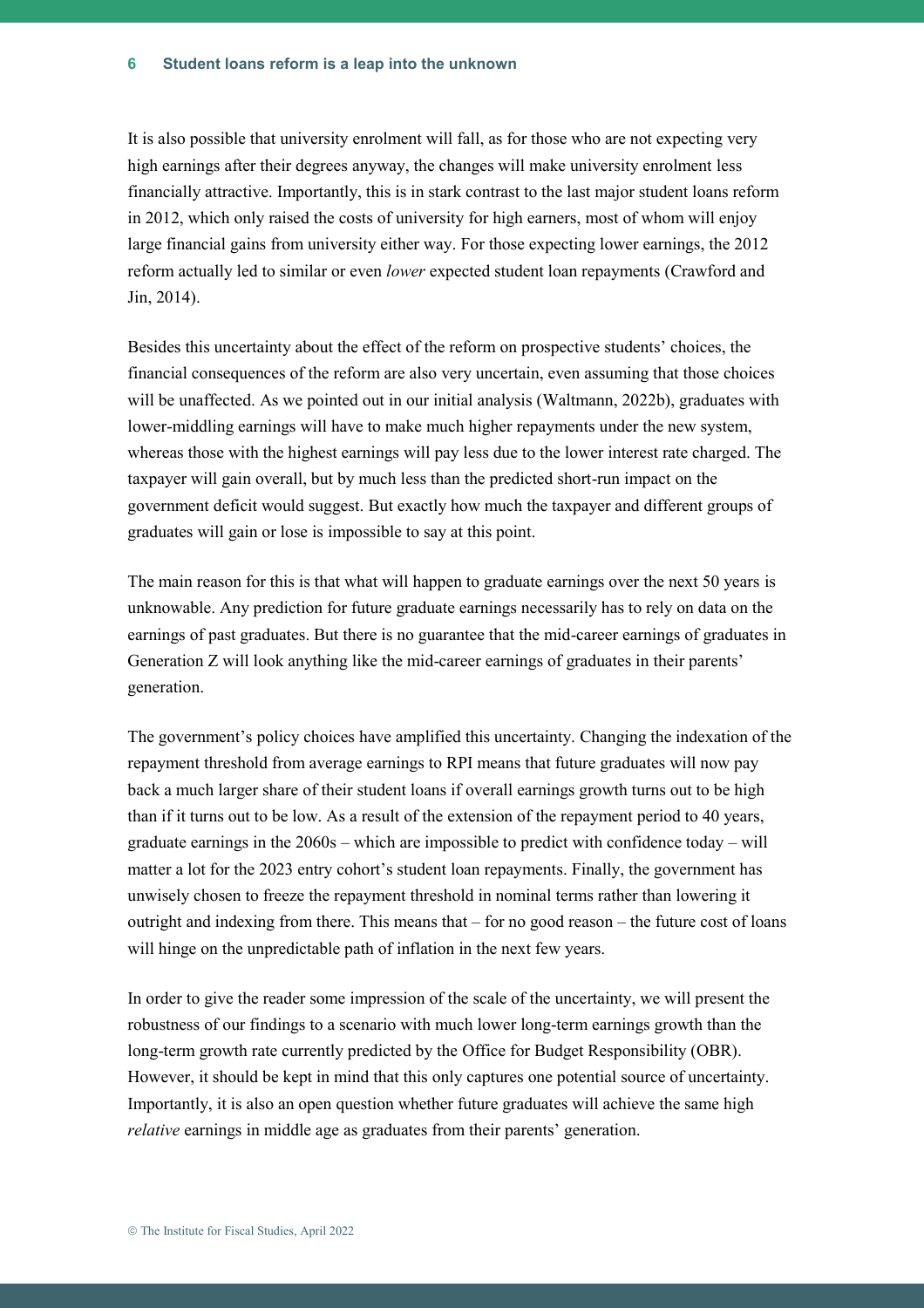A final wild card is RPI reform. All of our analysis in this briefing note assumes that the methodology for calculating the Retail Prices Index (RPI) will be reformed so as to coincide with the calculation of the Consumer Prices Index including owner occupiers' housing costs (CPIH) from 2030 onwards. This seems very likely, but there is a pending legal challenge to the move, and the government's own analysis of student loans reform does not take RPI reform into account. If RPI reform did not go ahead (and nothing else changed), the consequences for student loans would be broadly progressive: high-earning graduates would pay more (due to higher interest rates) and lower-earning graduates would pay less (due to a higher repayment threshold). Though – of course – were RPI reform not to go ahead, the government should reconsider the appropriateness of using the RPI to index thresholds such as those in the student loan system.

All of these uncertainties are likely dwarfed by uncertainty about future policy. Given the large scale and radical nature of the changes, there is a good chance that this or a future government will want to make further changes. If the past 10 years are any guide, the new student loans system will see multiple substantial reforms before the 2023 cohort's loans are due to be written off in the late 2060s.**<sup>4</sup>**

<sup>&</sup>lt;sup>4</sup> For a brief history of the student loans system since the last major reform in 2012, see Britton, van der Erve and Waltmann (2019).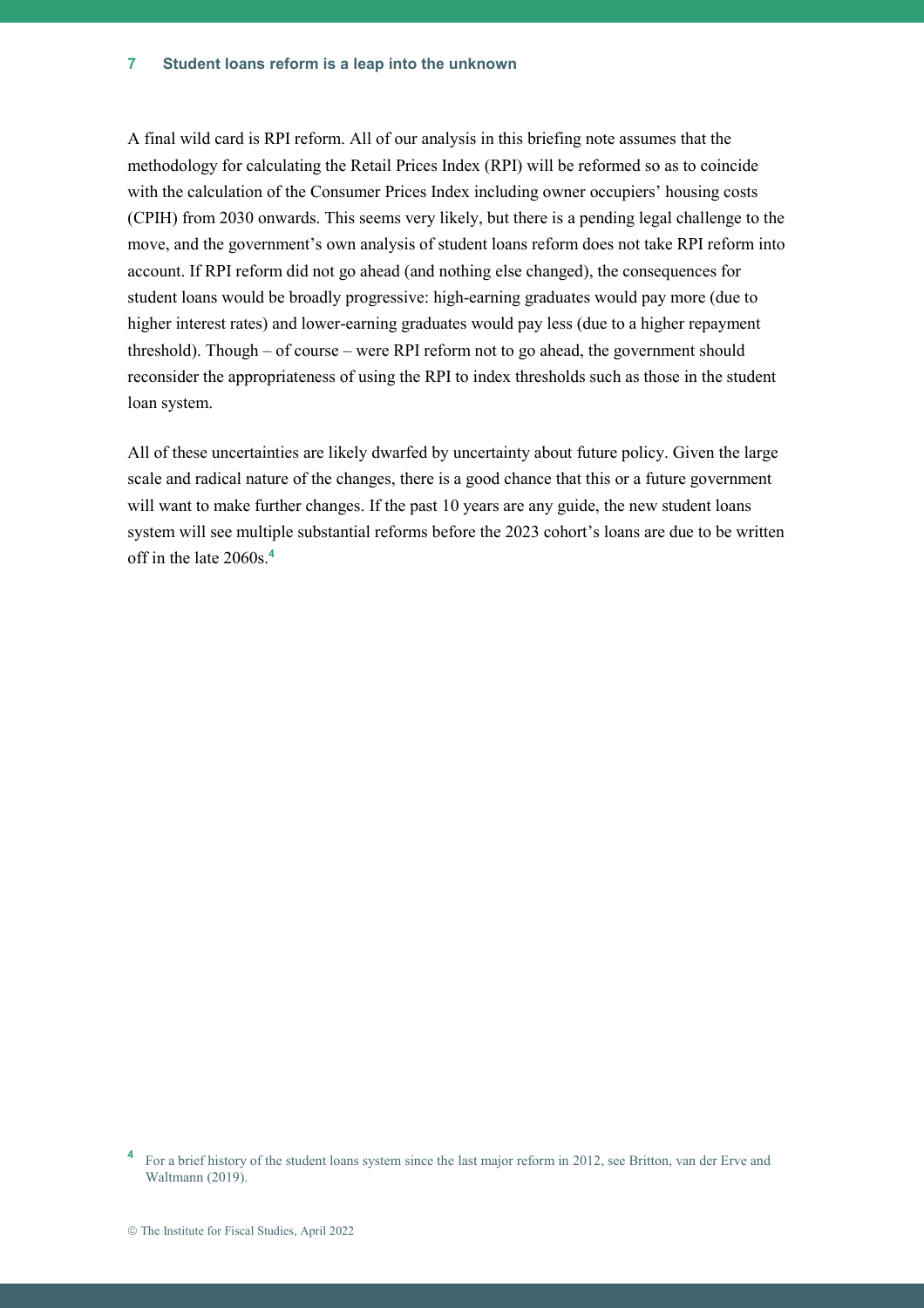### **2. Announced changes**

On 24 February, the government announced a large number of changes to the student loans system. Some changes will apply only to university entry cohorts from 2023 onwards, some to the 2012 to 2021 entry cohorts, and some to all loan-eligible undergraduate students. Postgraduate loans and undergraduate borrowers who entered university before 2012 will be unaffected by the reform.

For new borrowers starting with the 2023 entry cohort, **the earnings threshold above which student loan repayments have to be made will be lowered to £25,000 and frozen in nominal terms until 2026–27 inclusive**. This is a large cut compared with what the threshold would otherwise have been in 2026–27. According to pre-reform (January 2022) policy, the threshold was set to rise to £28,551 in 2022–23 and would have risen further to around £32,900 in nominal terms by 2026–27. **<sup>5</sup>** This means that a borrower earning above £32,900 will have to repay around £710 more in 2026–27 than in the absence of the reform.**<sup>6</sup>**

Second, **the repayment period for new borrowers from 2023 will be extended to 40 years**, up from 30 years at the moment. The repayment period starts in the April after students leave university education, which in many cases is not until students' mid 20s as many do not start universities until their early 20s and/or pursue graduate study. As a result, many graduates from the 2023 entry cohort onwards can expect to be repaying their student loans until their mid 60s.

Third, **the interest rate on student loans for the 2023 cohort will be cut from a maximum of RPI inflation plus 3% to RPI inflation only**. Assuming that RPI reform goes ahead, this means that interest on student loans will be the rate of consumer price inflation from 2030 onwards – or in other words, that the real interest rate charged on student loans will be zero. This is a large and important change; it implies that from the 2030 entry cohort onwards, no student will pay back more in (CPI) real terms than they borrowed.

**For 'Plan 2 borrowers', who started or will start university between 2012 and 2022, the repayment threshold will remain frozen at the current level of £27,295 for two more years** 

**<sup>6</sup>** Only very few borrowers who enter university from 2023 onwards will be repaying their loans in 2026–27, but that does not diminish the point. Even in the absence of changes in threshold indexing, the gap between what the threshold would have been and what it in fact will be would have grown over time in nominal terms.

**<sup>5</sup>** This is based on the March 2022 OBR forecast for average earnings growth between 2021 Q1 and 2025 Q1.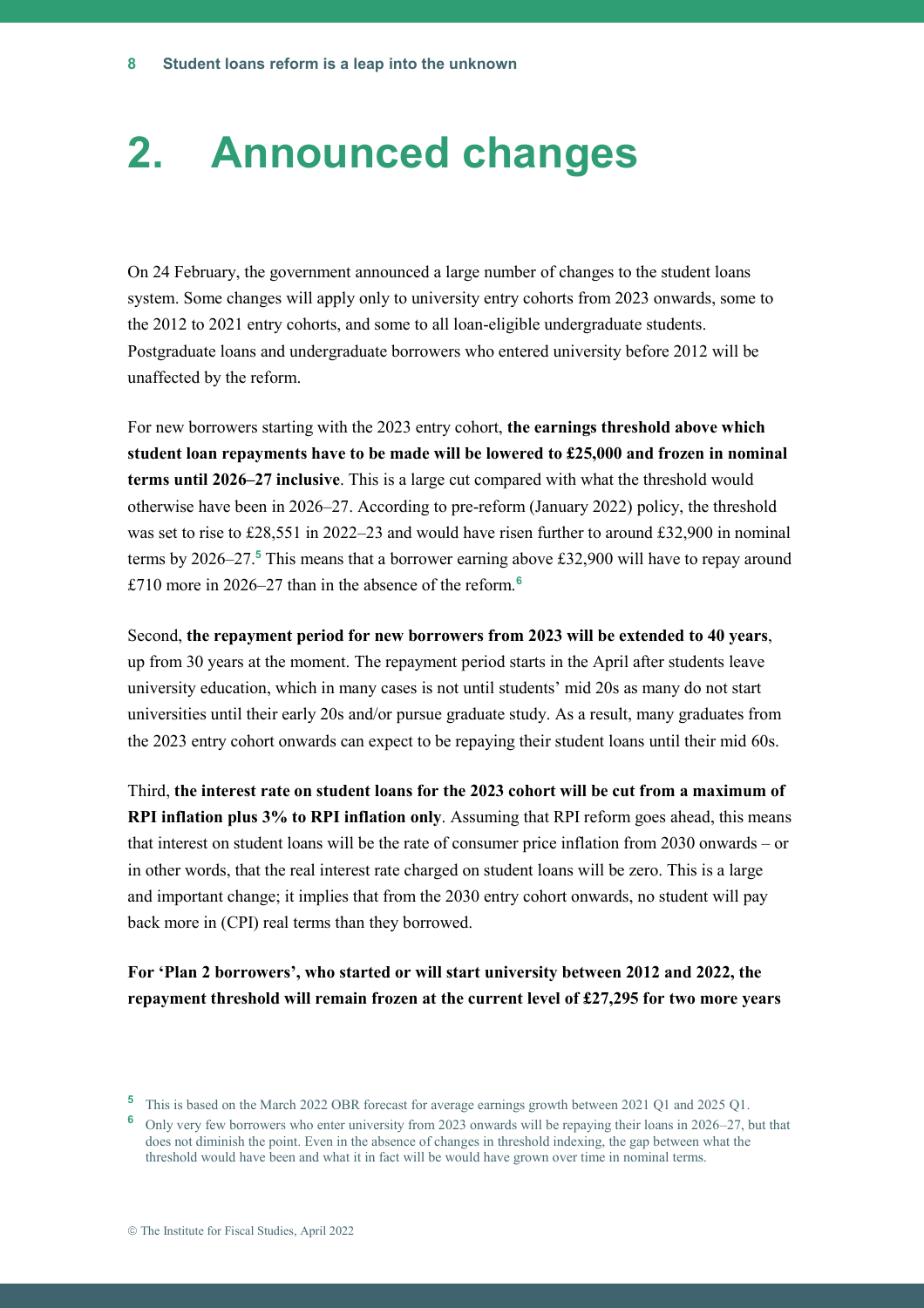**until 2024–25**, in addition to the one-year freeze announced at the end of January.**<sup>7</sup>** This will amount to a substantial cut in the threshold compared with previous policy. In the 2024–25 tax year, the repayment threshold would have risen to around £31,200 in nominal terms without the freezes.**<sup>8</sup>** This means that a graduate earning above £31,200 in 2024–25 will have to pay around £350 more towards their student loan than they would have done in the absence of this year's policy changes.

**For all borrowers from 2012 onwards, repayment thresholds will be adjusted in line with RPI rather than average earnings after the current freezes end**. This means that graduates from the 2023 entry cohort will pay around £750 a year more in 2027–28 (when they typically start repaying loans) if earning more than £33,900. Graduates from earlier cohorts since 2012 earning more than £32,900 in 2026–27 (when the 2022 cohort will typically start repaying) will have to pay around £400 more than under the pre-reform system.

This change was not mentioned at all in the Department for Education's press materials for the reform, and yet it could be hugely significant for the future of the student loans system. The reason is that, according to the OBR's long-term projections, earnings will grow substantially faster than RPI. So, assuming that graduate earnings grow at roughly the same rate as earnings in the rest of the economy, this indexing change means that a growing share of graduate earnings at a given age will fall above the threshold. As a result, taxpayer subsidies will fall over time, with fewer and fewer graduates not paying off their loans before they get written off.

The difference between earnings growth and RPI inflation is set to be especially large following RPI reform in 2030. This is because RPI currently overstates consumer price inflation by around 0.9 percentage points on average, but will be an unbiased estimate of consumer price inflation from 2030 onwards. According to the OBR's projections, average earnings growth is set to outpace consumer price growth by 1.8 percentage points per year in the long run.

Figure 2.1 illustrates the path of the student loan repayment threshold in 2021 CPI real terms, under pre-reform (early January 2022) policy, for 2012–22 entrants, and for entrants from 2023 onwards, based on March 2022 OBR forecasts. For pre-reform policy, we also show a 'low growth' scenario where there is no growth in real earnings from 2027. (While this may seem excessively pessimistic, it is roughly in line with the experience of the last 15 years.)

The graph illustrates that the change in threshold indexing is set to lead to an enormous gap opening up in the coming decades between what the threshold would have been under pre-

**<sup>7</sup>** Throughout this briefing note, we assume that interest rate thresholds are frozen or uprated in the same way as the repayment threshold, as has been the case in the past.

**<sup>8</sup>** This is based on the March 2022 OBR forecast for average earnings growth between 2021 Q1 and 2023 Q1.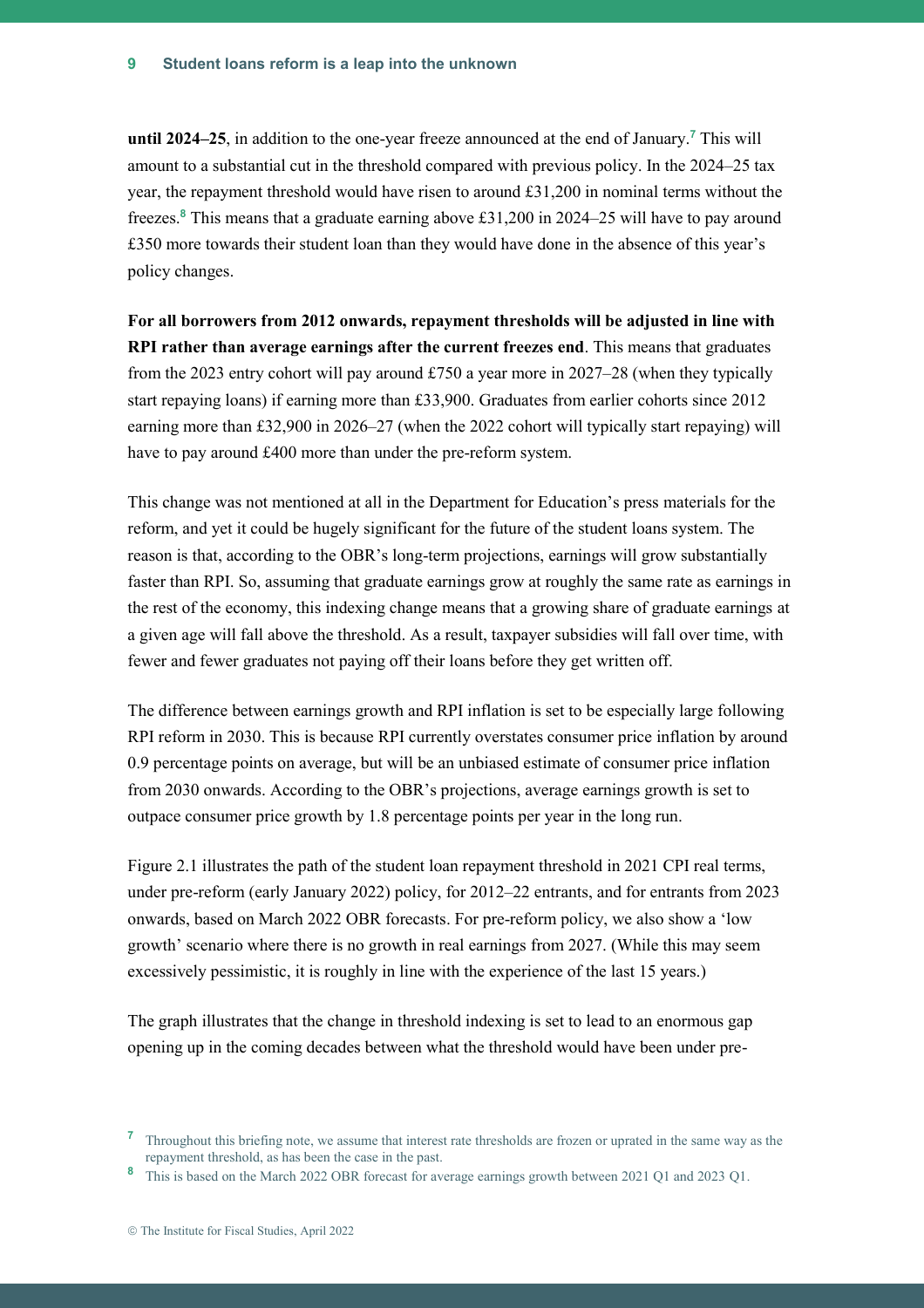reform policy and what it will be under the new policy. This will already have large effects on students in the 2023 entry cohort, but effects will be even larger for future cohorts. However, this is entirely contingent on there being real growth in average earnings: if average earnings would have grown at the same rate as RPI anyway, the indexing change will (of course) have no effects at all. Furthermore, policy might well change: if there is substantial real earnings growth, a future government may well decide to increase the repayment threshold in real terms.



**Figure 2.1. Changes to path of the student loan repayment threshold (CPI real terms)**

Lastly, **the cap on tuition fees will stay frozen in nominal terms at £9,250 for two additional years until the 2024–25 academic year**. As shown below, this only has a very small effect on students and the taxpayer, but constitutes a further significant cut in university resources. The real value of maximum fees has already fallen around 16% in CPI real terms in the past 10 years, and is set to fall by another 10% by 2024–25. This will increase the financial pressure on universities substantially.

In addition to these substantive changes, there have also been major changes to the government accounting methodology for student loans that were announced at the same time as these reforms. The most important change is that the discount rate that the Department for Education (DfE) uses to value student loans was changed from RPI + 0.7% to RPI *minus* 1.1%. This means that, after adjusting for RPI inflation, loan repayments are now valued *higher* if they are made farther in the future. As a large share of student loan repayments will occur decades into the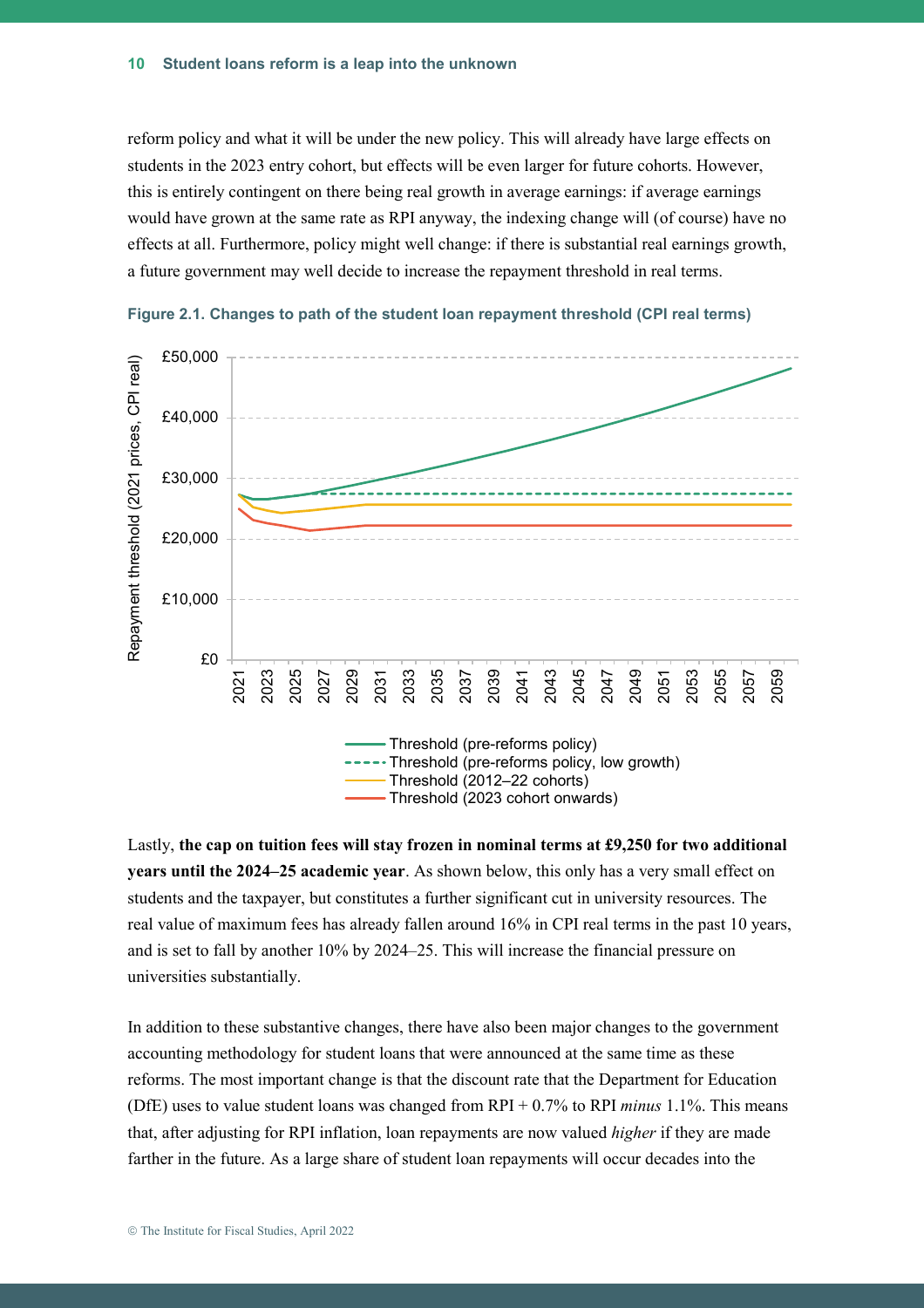future, this seemingly technical change matters a lot. For someone starting university at age 18, their repayments in their 50s will be valued roughly *twice* as much with the new discount rate as with the old one.

While this adjustment to discount rates may well be justified in the current low interest rate environment, it increases the uncertainty attached to student loan modelling. Statements about the financial cost of loans will hinge crucially on student loan repayments in the distant future, which are impossible to predict accurately. For ease of interpretation, we focus on undiscounted numbers in this briefing note. For comparison with other work and DfE publications, we also report figures with discount rates of RPI +  $0.7\%$  and RPI –  $1.1\%$ . A discount rate of RPI +  $0.7\%$ has the further attraction of being roughly equal to long-run expected nominal GDP growth. This arguably makes it a reasonable discount rate for the public sector as, with a constant tax burden, tax revenues would also grow in line with nominal GDP.

A second accounting change is the (well-hidden) announcement from the government that discount rates are to be adjusted in line with RPI reform, so that the nominal discount rate remains unchanged in expectation. As a result, the DfE's discount rate for student loans from 2030 onwards will be RPI minus 0.2% – provided that RPI reform goes ahead. In effect, this means that the government has – very sensibly – decided that discounting should at bottom not be relative to RPI but relative to true consumer price inflation.

We reflect this change below. All of our discounted figures are discounted in such a way as to cancel out the expected impact of RPI reform. So, for example, figures that we report as discounted by 'RPI –  $1.1\%$ ' are discounted by unreformed RPI –  $1.1\%$  up until 2030 and discounted at reformed  $RPI - 0.2\%$  (i.e. CPIH – 0.2%) thereafter. (This is equivalent to discounting by unreformed  $RPI - 1.1\%$  throughout the forecast period.)

Finally, it is important to consider the policy backdrop against which these reforms to student loans occur. Most importantly, as we pointed out in February (Waltmann, 2022a), maintenance support for students is falling fast as a consequence of unexpectedly high inflation. According to March 2022 OBR projections, this will amount to a cut of around  $11\%$  (or around £100 per month) for students from the poorest families (who are entitled to the largest loans), relative to what support would have been had inflation projections been correct. Cuts will be even larger for students from slightly higher-earning families, as the parental earnings threshold for eligibility to maximum maintenance loans has been frozen in nominal terms since 2008.**<sup>9</sup>**

<sup>&</sup>lt;sup>9</sup> Such large stealth cuts in support for students on tight budgets are in themselves regrettable. Even more regrettable is that in contrast to, for example, real cuts in benefits resulting from high inflation, these cuts will not be reversed automatically in the future.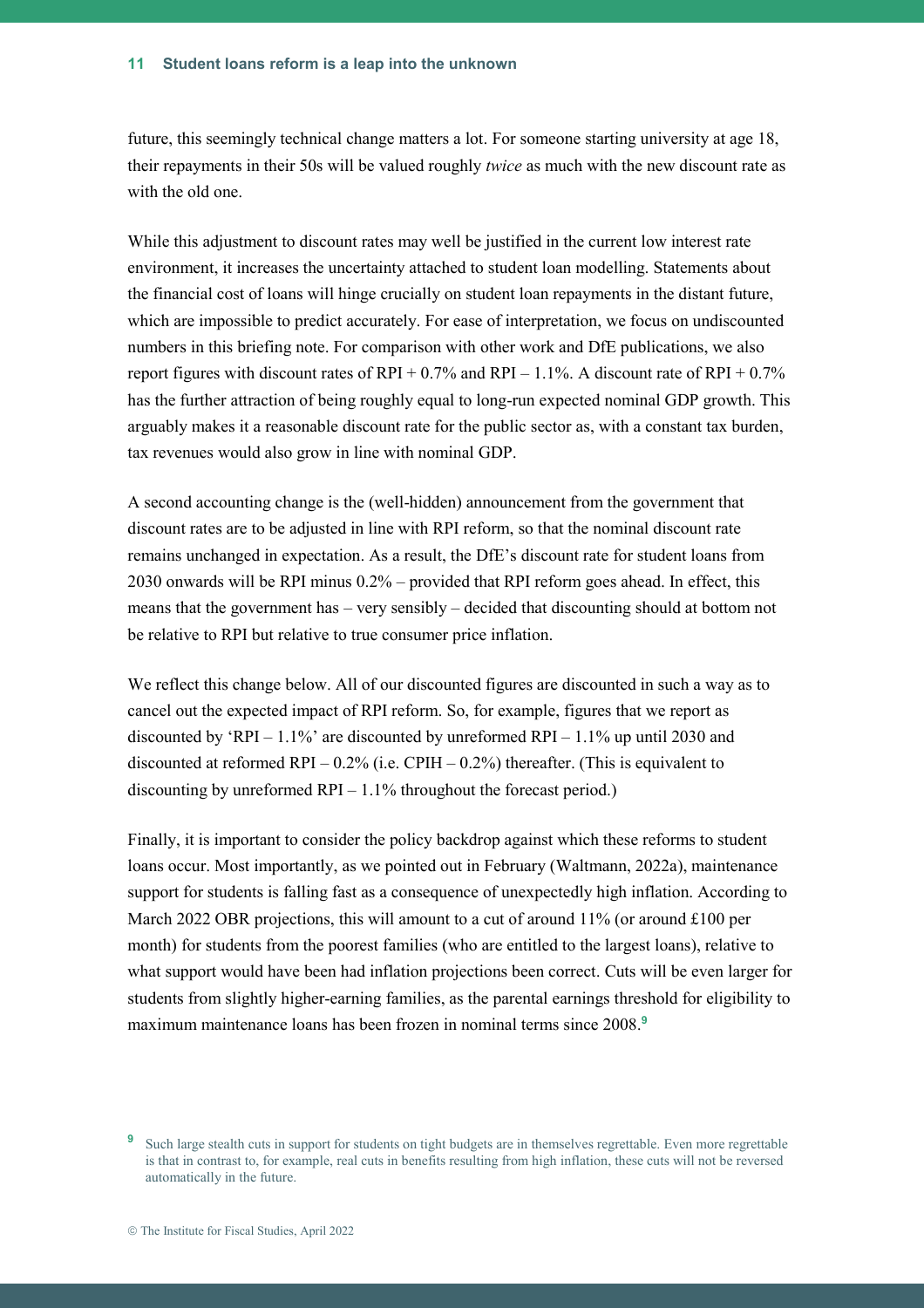#### **Box 2.1. What is RPI reform and why does it matter for student loans?**

RPI reform refers to a decision by the UK government in November 2020 to adjust the methodology for calculating the Retail Prices Index (RPI) in 2030, from which point it will be calculated in the same way as the Consumer Prices Index including owner-occupiers' housing costs (CPIH). CPIH inflation is typically around 0.9 percentage points lower than RPI inflation calculated using the traditional methodology.

This change will have two effects on the cost of student loans, provided the system now remains unchanged until 2030. First, it will have a real effect on the interest rate charged on student loans, as that interest rate is linked to RPI. As CPIH inflation is typically less than RPI inflation, this will reduce the amount of interest accrued on student loans and thus the cost of student loans for borrowers who pay off their loans in full.

Second, RPI reform will affect the rate at which the earnings threshold for student loan repayments is uprated. As part of its student loan reform package announced in February, the government announced that the repayment threshold will in the future be indexed to RPI rather than average earnings. As CPIH inflation is typically less than RPI inflation, this means that from 2030, the earnings threshold for student loan repayments can be expected to rise more slowly. This will increase the cost of student loans for borrowers with (lower) middling earnings, who will earn above the threshold so will need to repay more each year, but who may not repay enough to clear their loans (or at least not without RPI reform).

There is also a third way in which RPI reform might have affected student loan accounting, which we emphasised before (Farquharson et al., 2021). Some measures of the cost of spending on student loans such as the DfE's RAB charge are constructed by discounting future repayments by RPI plus or minus a discount rate. As CPIH inflation is typically less than RPI inflation, it was reasonable to assume that RPI reform would reduce the discount rate and thus the cost of student loans in accounting terms.

However, the government has now clarified that this is not going to happen. Discount rates are to be adjusted along with RPI reform, so that the expected discount rate relative to CPIH inflation remains unchanged. As a result, RPI reform will be neutral with regard to these accounting measures.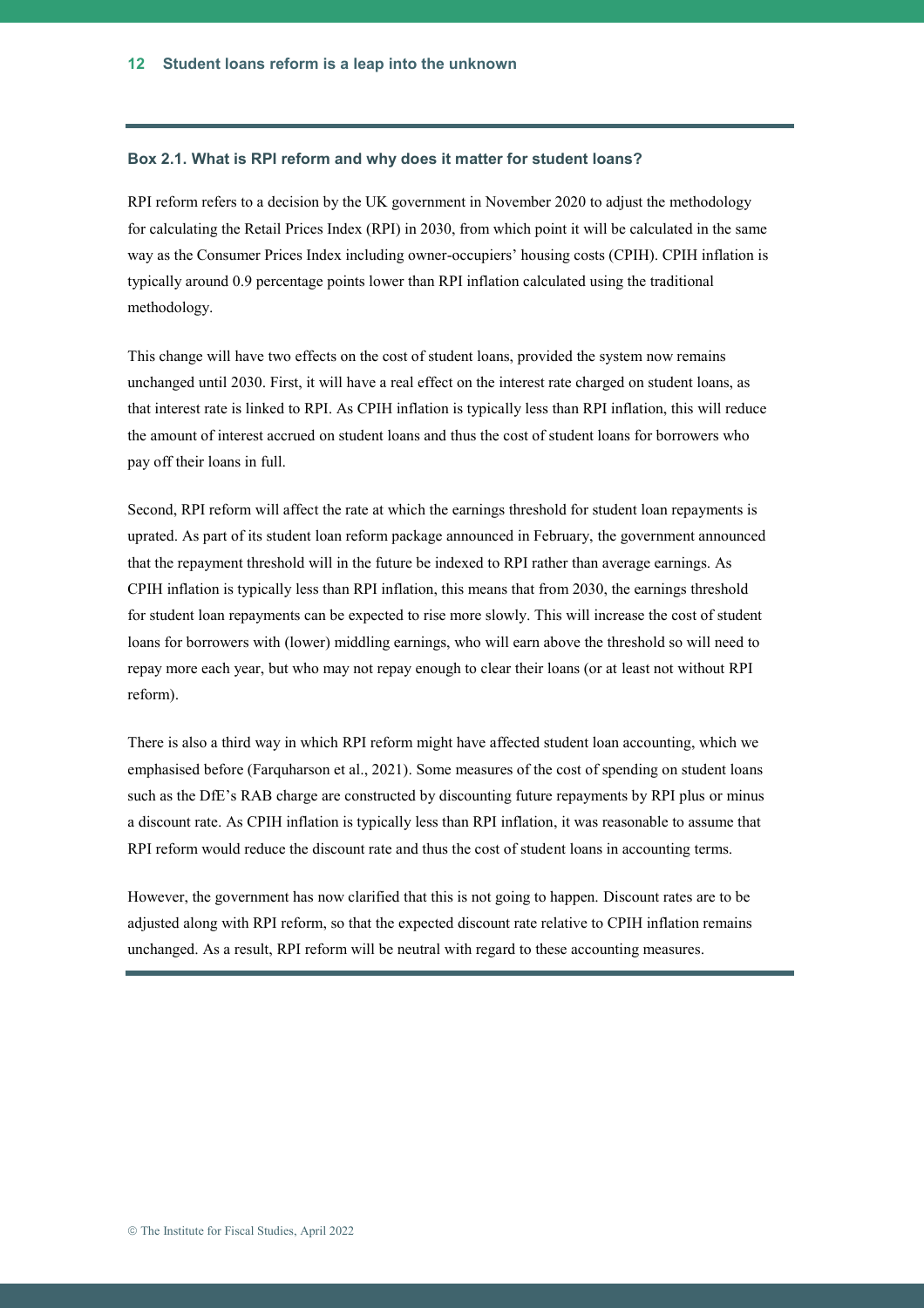### **3. Impact on students**

The announced student loan reform package will have a large effect on the lifetime earnings of many student loan borrowers. Some borrowers are set to lose tens of thousands of pounds as a result of the reform, whereas others stand to gain. Besides the university entry cohort, the main factor governing a borrower's gains or losses is how much they earn after graduation. For the 2012 to 2022 cohorts of university entrants, nearly all borrowers will lose from the reform, with graduates with middling earnings set to lose the most.**<sup>10</sup>** For the 2023 cohort onwards, graduates with lower-middling earnings will lose the most, whereas the highest earners stand to gain substantially.

Figure 3.1 shows the impact of the reform package on the net lifetime earnings of the 2022 cohort of entrants (effects on earlier cohorts will be similar, albeit somewhat smaller). Middling earners will lose up to £20,000, whereas those with the highest and lowest earnings will be nearly unaffected. This is because nearly the entire impact of the reform comes from changes to the repayment threshold, with the change in threshold indexing being the biggest single factor. The repayment threshold is not very important for borrowers with the lowest lifetime earnings, as they will rarely have earnings above the threshold. The highest earners would mostly have paid off their loans either way, so a lower repayment threshold only means that they will pay off their loans more quickly, with little impact on overall student loan repayments.

One small additional impact of the reform comes through its effect on tuition fees. As seen in Figure 3.1, the freeze in maximum tuition fees will have hardly any impact on graduates in the bottom half of the lifetime earnings distribution, as these graduates are unlikely to pay off their loans either way; it will have a small positive impact on high-earning graduates, who *are* likely to pay off their loans. This contrasts with government rhetoric, which has emphasised the role of the fee freeze in 'reducing the real cost' of higher education for students.**<sup>11</sup>** The freeze will typically make no difference at all to borrowers in the lower-earning half of graduates, and only a modest difference to the rest.

While the distributional impact of the reform displayed in Figure 3.1 will be broadly accurate under a wide variety of scenarios for how the economy develops over the coming decades, the

**<sup>10</sup>** All results in this section assume no compensation through the tax system. In reality, any overall losses are likely to be partially compensated by lower taxes than in a counterfactual scenario without the reform, but those offsetting tax changes would of course be shared with non-graduates.

**<sup>11</sup>** See, for example, Department for Education (2022b).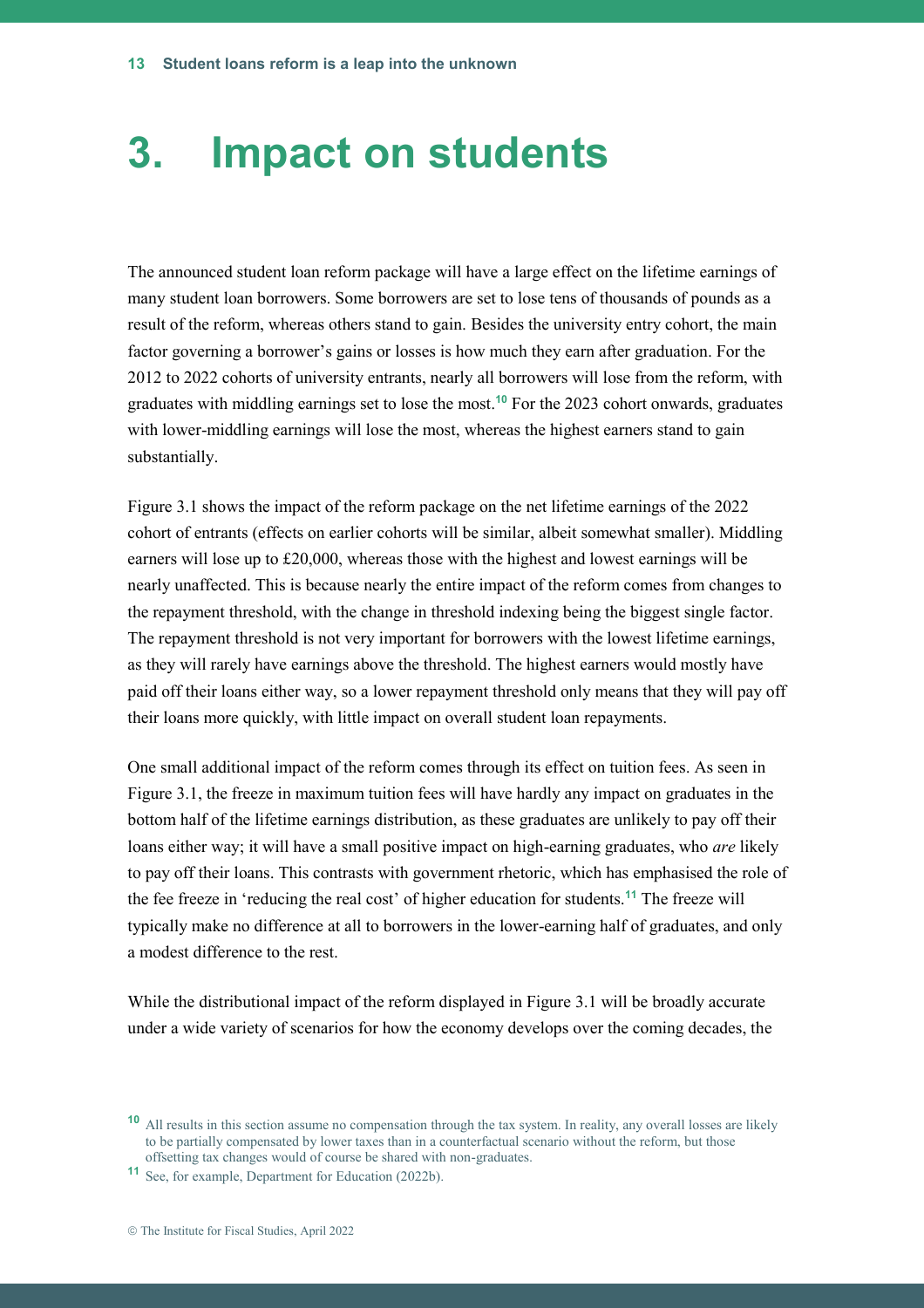gains and losses may well end up being substantially higher or lower. A particular source of uncertainty is the change in threshold indexing, whose effect hinges crucially on overall earnings growth as discussed in the previous section. As shown in Figure A.1 in the appendix, earnings losses due to the reform for middling earners might be much smaller at less than £7,000 in a low growth scenario.





Note: The split into the impact of different policies depends on the order in which policies are added. The order shown is: one-year threshold freeze, further threshold freeze, change in threshold indexing and continuing fee freeze.

More generally, different modelling assumptions can lead to somewhat different conclusions about the likely impact of the reform. An important example is differences between the estimates of the impact of the reform package reported in this section and the Department for DfE's own estimates (Department for Education, 2022a). According to these estimates, the impact of the reform will be slightly smaller and more skewed towards higher earnings. While there are a number of differences between these estimates and ours that limit their comparability, the main difference is likely to be the DfE's more pessimistic forecast for graduate earnings over the life cycle.

Figure 3.2 shows the impact of the reform package on the 2023 entry cohort, which will roughly be representative of the following cohorts as well. The threshold changes and the extended repayment term all increase the lifetime cost of loans by large amounts, especially for middle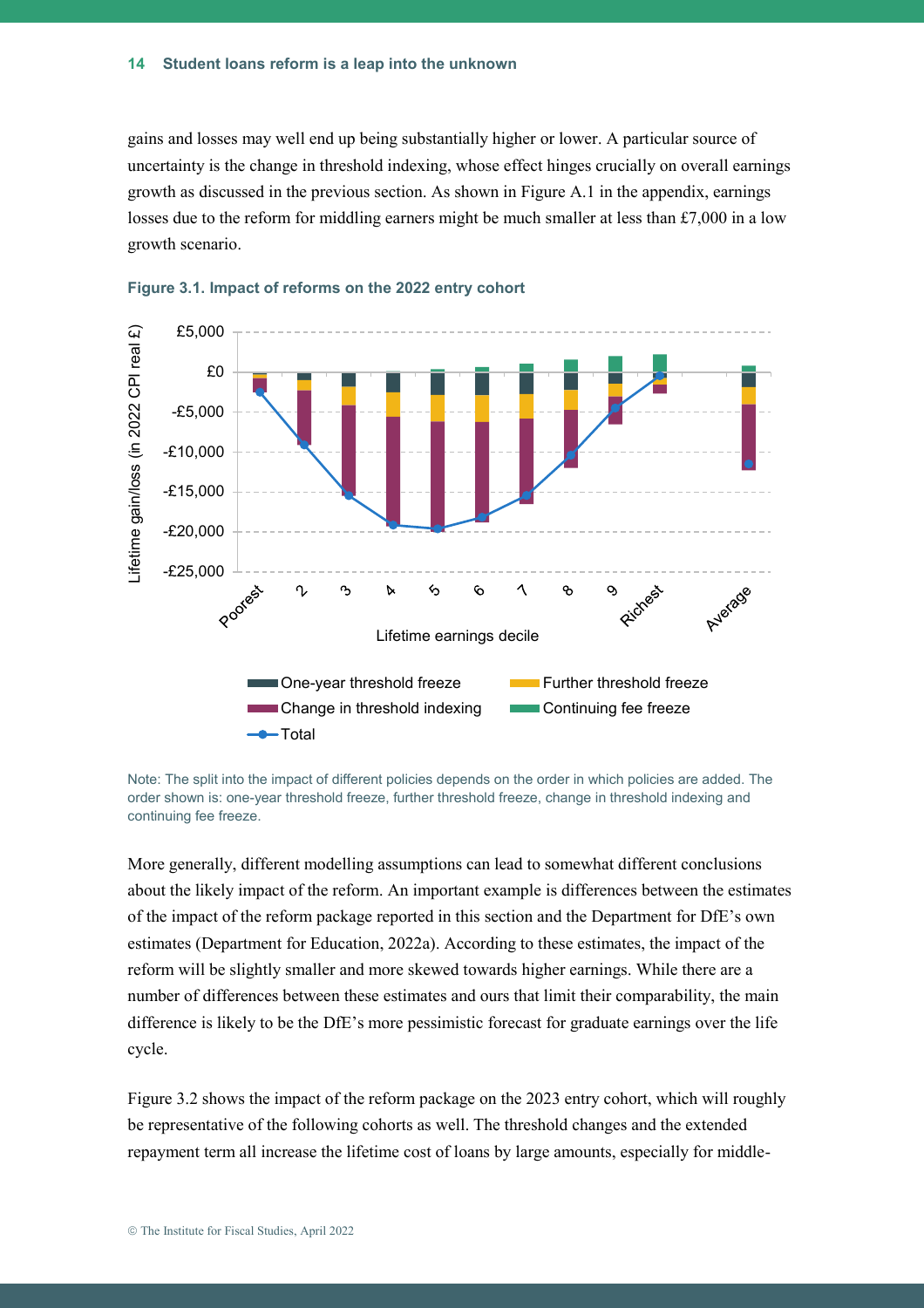earning graduates. The logic here is the same as above: the lowest-earning graduates are nearly unaffected because they repay little anyway, and the highest earners are nearly unaffected because the lower threshold merely means that they repay more earlier (the extended repayment period will in most cases not affect them at all, as they will typically pay off within 30 years).



#### **Figure 3.2. Impact of reforms on 2023 entry cohort**

Note: The split into the impact of different policies depends on the order in which policies are added. The order shown is: lower repayment threshold, change in threshold indexing, extended repayment term, continuing fee freeze and lower interest rate.

For all except the lowest earners, these changes are partially or more than counterbalanced by the freeze in maximum fees and – much more importantly – the cut in the student loan interest rate. On the whole, student loan reform will increase the cost of loans for lower and middling earners. The net loss will be largest for graduates with lower-middling earnings, who stand to lose around £30,000 on average over their lifetimes from the reforms. On the other side of the spectrum, the highest-earning graduates stand to benefit by more than £20,000.

Again, the shape of these gains will be broadly accurate, but the precise numbers will depend on how the economy evolves. Figure A.2 in the appendix shows that in a low growth scenario, somewhat fewer graduates would benefit from the reform, but the losses would be somewhat smaller at less than £20,000 and slightly more skewed towards the middle of the graduate earnings distribution. In any event, the losses for some graduates will be large: even losses of £20,000 are likely to make a substantial difference to graduates' lives.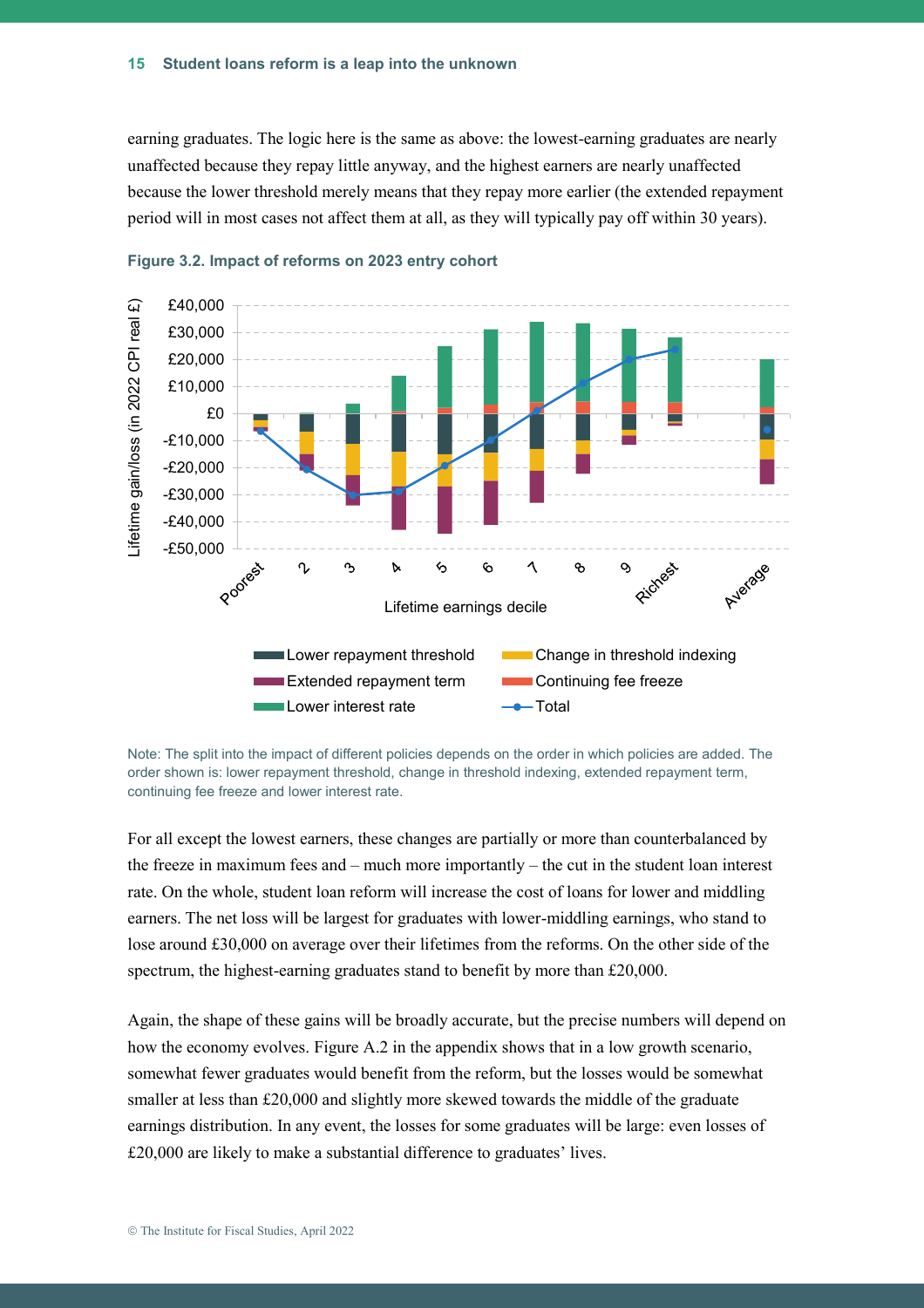These large and differential impacts mean that there are likely to be substantial differences in student loan repayments based on students' university entry cohort. While most prospective students will not have a choice regarding which loan system applies to them, many of those sitting A levels this year will, as many could choose between entering university this year or waiting until next year.





This has led some to conclude that those sitting A levels this year could save large sums by entering university this year rather than next, and hence that there might be a 'mass cancellation of gap years' (Morgan, 2022). Indeed, if policy does not change (and that is a big if), those who expect to be lower-earning graduates may be able to save substantial sums in student loan repayments by cancelling gap years (see Figure 3.3). In contrast, the highest-earning graduates will be much better off *doing* a gap year. For those with average earnings for graduates or just above, which option will lead to lower lifetime repayments is impossible to say even if policy could be expected to remain constant. **<sup>12</sup>** As shown in Figure 3.3, one crucial factor will be overall earnings growth.

Note: Graph shows the difference between 2022 entry cohort and 2023 entry cohort repayments by earnings decile. The implicit assumption is that taking/cancelling a gap year has the same effect on earnings as being born one year later/earlier.

**<sup>12</sup>** For these students, an insurance consideration may militate in favour of choosing to enrol in 2022. If a graduate's earnings turned out to be lower than expected — whether for personal reasons or as a result of lower overall economic growth – they would need to pay less in student loan repayments under the 2022 system. On the other hand, if things turned out better than expected, higher earnings would more than compensate for the higher student loan repayments.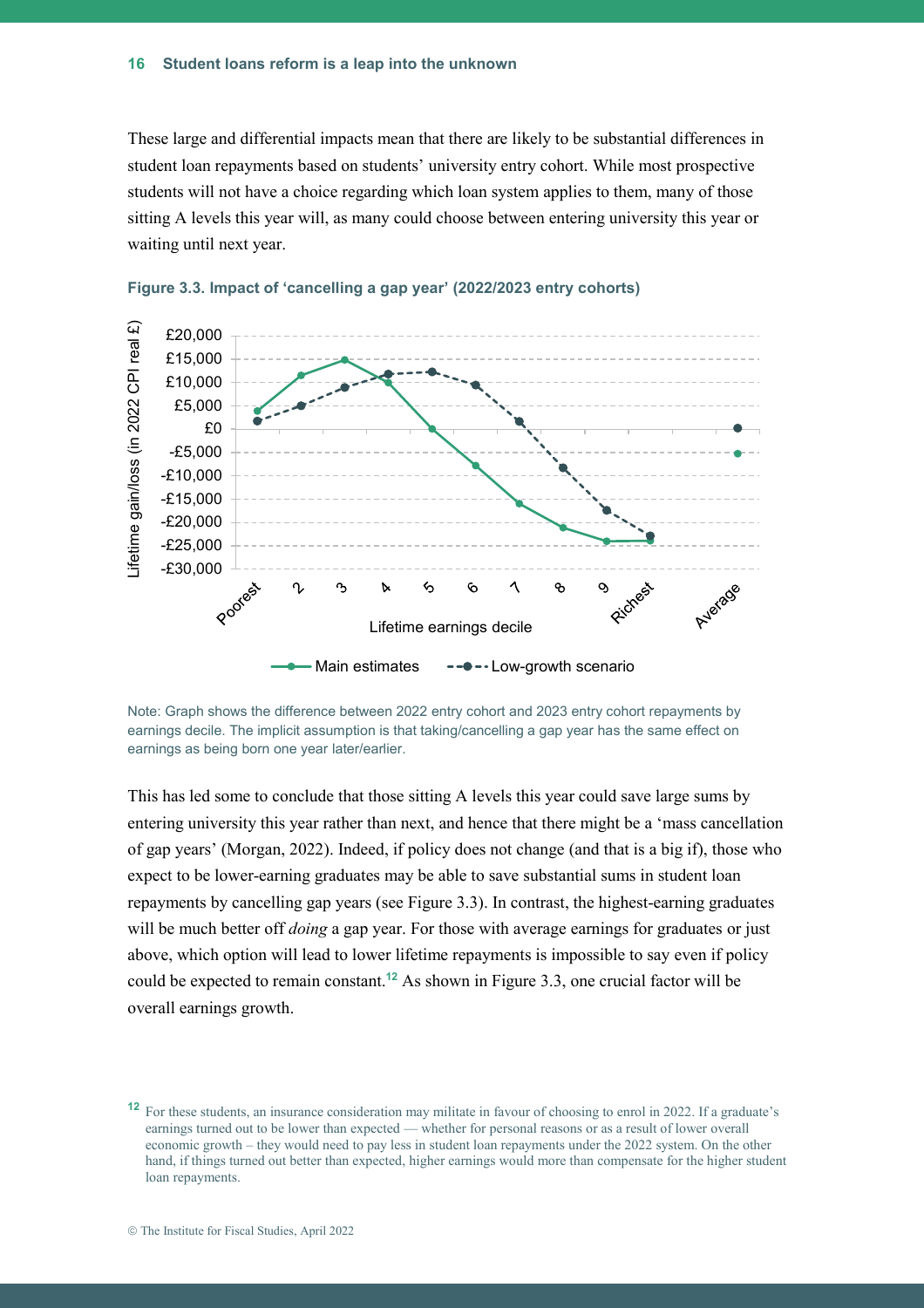### **4. Impact on taxpayers**

The impact of the student loan reform package on taxpayers is subject to an additional complication. In contrast to the impact on students, the impact on taxpayers is by convention measured in discounted terms, i.e. weighting student loan repayments differently depending on when in the life cycle they are received. Different discount rates can lead to very different conclusions regarding the overall cost of the student loans system and the consequences of any reforms.

|                              | <b>Undiscounted</b><br><b>RPI</b> real | <b>Discounted at</b><br>$RPI + 0.7%$ | <b>Discounted at</b><br>$RPI - 1.1%$ | <b>Discounted at</b><br>interest rate |
|------------------------------|----------------------------------------|--------------------------------------|--------------------------------------|---------------------------------------|
| 2022 cohort<br>(pre-reform)  | £6.0bn (31%)                           | £9.1bn (46%)                         | £4.3bn (22%)                         | £9.6bn (49%)                          |
| 2022 cohort<br>(post-reform) | £1.5bn $(8%)$                          | £5.5bn (29%)                         | $-E0.6bn (-3%)$                      | £6.8bn (36%)                          |
| 2023 cohort<br>(pre-reform)  | £5.8bn (30%)                           | £9.0bn (46%)                         | £4.3bn (22%)                         | £9.5bn (49%)                          |
| 2023 cohort<br>(post-reform) | £3.0bn $(16%)$                         | £6.5bn $(34%)$                       | £1.3bn $(7%)$                        | £3.0bn (16%)                          |

#### **Table 4.1. Taxpayer cost of student loans in £ (in % of outlay)**

Note: 'Pre-reform' means with policy as announced by January 2022. Following new government guidance (Department of Health and Social Care, 2022), discount rates in the second and third columns are adjusted upwards by 0.9 percentage points after 2030 to achieve a constant discount rate relative to CPI despite RPI reform (see Box 2.1). Following standard DfE practice, loan outlay is not discounted.

Table 4.1 illustrates this by showing the cost of student loans under the pre-reform system and the post-reform systems for the 2022 and 2023 cohorts, discounted using four different discounting schemes. The first column shows the cost in undiscounted RPI real terms. According to this measure, the long-run taxpayer cost of the pre-reform student loans system was going to be £6.0 billion for the 2022 entry cohort and £5.8 billion for the 2023 cohort, or in each case around 30% of initial outlay. After the reform, this cost falls radically by threequarters for the 2022 cohort to £1.5 billion or 8% of initial outlay. This is substantially bigger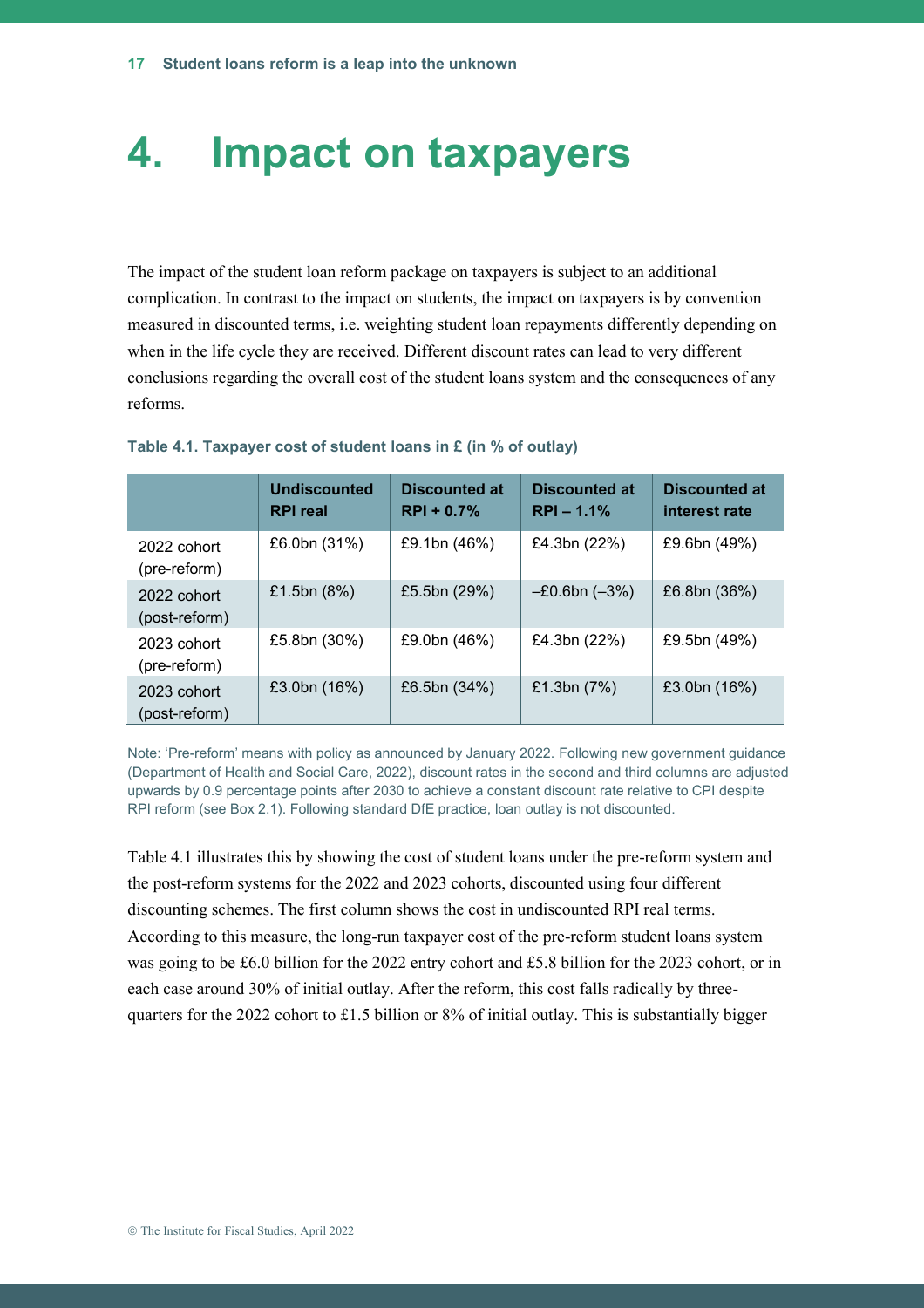than the reduction for the 2023 cohort, for which the taxpayer cost in undiscounted RPI real terms will be cut not quite in half to £3.0 billion.**<sup>13</sup>**

With a higher discount rate at  $RPI + 0.7\%$ , the discount rate that the Department for Education used up until the announcement of the reform, the cost of the student loans system looks much higher and the impact of the reform package is smaller. With the DfE's new lower discount rate of RPI – 1.1%, in contrast, the cost of the student loans system is smaller (and indeed negative for the 2022 cohort after the reform) and the impact of the reform is somewhat larger.

The final column shows the cost of loans and the impact of the reform when the discount rate used is the interest rate charged on loans. The significance of this discounting scheme is that it is used in accounting for student loans in the national accounts. The taxpayer cost of student loans measured by discounting at the interest rate is the amount the government has to recognise as a cost in the government budget when issuing student loans under ONS accounting rules, and which will therefore count towards the budget deficit (PSNB). Intuitively, this amount is the part of the student loan that will not be paid back with interest.

On this measure, the reform saves around  $£6.5$  billion in spending on the 2023 university entry cohort and £2.8 billion on the 2022 entry cohort, whereas on all other measures shown, the reform saves more on the 2022 cohort. The reason is that the reform package changes the interest rate on loans for the 2023 cohort and thus the discount rate used to calculate the cost under this measure. Paradoxically, this means that lowering student loan interest rates is both a giveaway to students and reduces the initial cost of extending loans that counts towards the deficit, because the lower discount rate outweighs the increase in the true taxpayer cost of loans.

This is a known quirk in the national accounts treatment of student loans, which we pointed out before (Farquharson et al., 2021). **<sup>14</sup>** This quirk has now allowed the Chancellor to gain a lot more fiscal headroom with the February reform package than would have been warranted in undiscounted terms. However, it should not be concluded that the deficit impact of student loans now understates their true cost; indeed, this impact is now the same as our preferred measure of the long-term cost of student loans by construction (as the interest rate on loans will be the rate of RPI inflation for all borrowers from the 2023 cohort onwards). **<sup>15</sup>** Instead, given that interest

**<sup>13</sup>** This differs from the £2.3 billion savings in undiscounted RPI real terms from our initial assessment of the reform (Waltmann, 2022b) almost entirely because here our baseline is the system at the start of the calendar year. In contrast, in our initial reaction, we considered the impact of the measures announced on 24 February, so the baseline already included the one-year threshold freeze announced at the end of January. That threshold freeze already reduced the undiscounted RPI real taxpayer cost of loans for the 2023 cohort by around £600 million.

**<sup>14</sup>** For a technical explanation, see Office for National Statistics (2020).

**<sup>15</sup>** This may not be precisely true due to the operation of the cap on interest rates at the average commercial rate – but it will definitely hold as a very good approximation.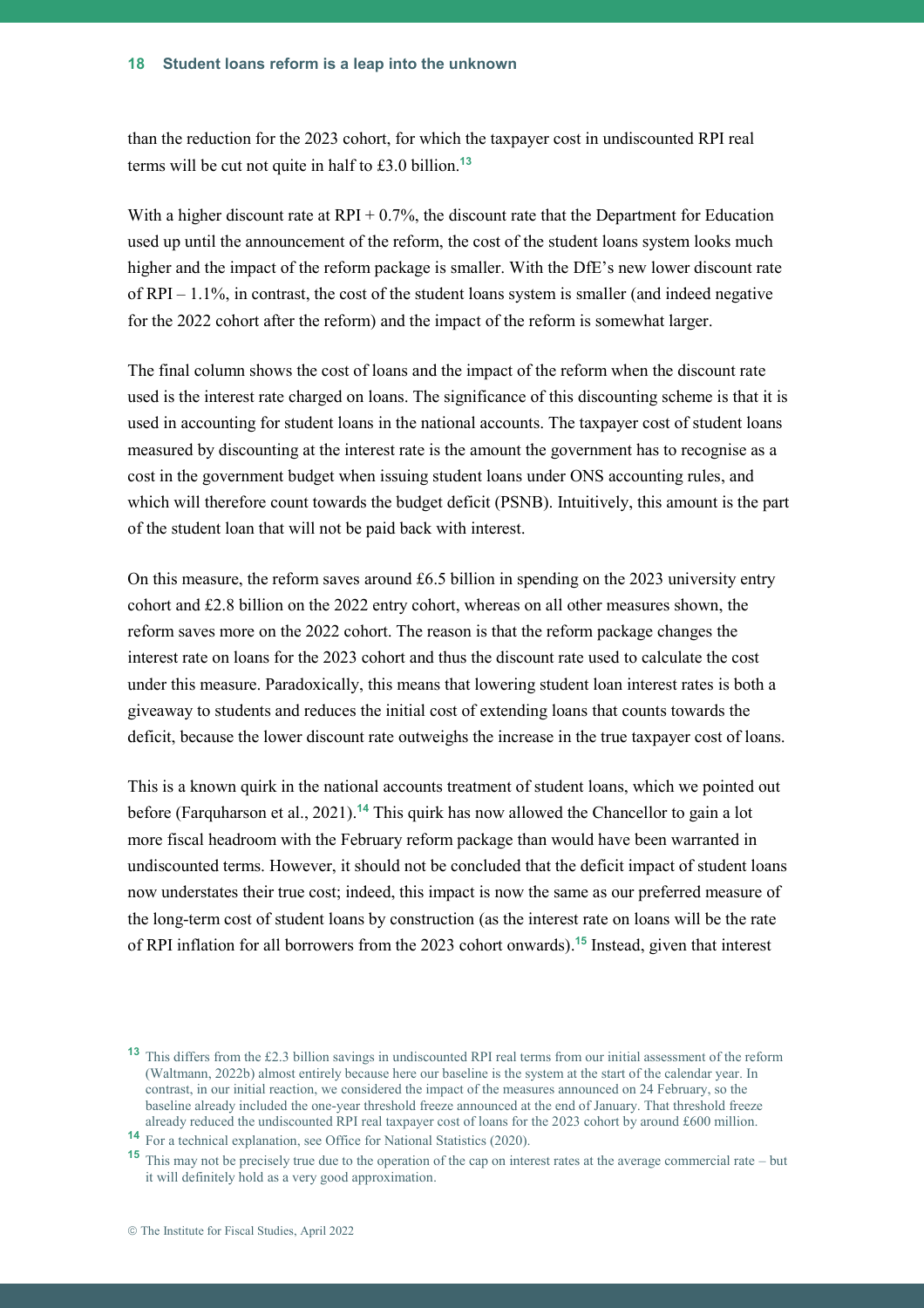rates on student loans for the 2012–22 cohorts exceed reasonable discount rates, the initial deficit impact of student loans arguably overstates their true taxpayer cost for pre-2023 cohorts.

Figure 4.1 shows how the predicted cost savings (measured in undiscounted RPI real terms) are split between the different parts of the reform for the 2022 entry cohort. All parts of the policy reduce the cost of the system; the change in threshold indexing has by far the largest effect. Compared with changes relating to the repayment threshold, savings from freezing tuition fees are minor.





Note: The split into the impact of different policies depends on the order in which policies are added.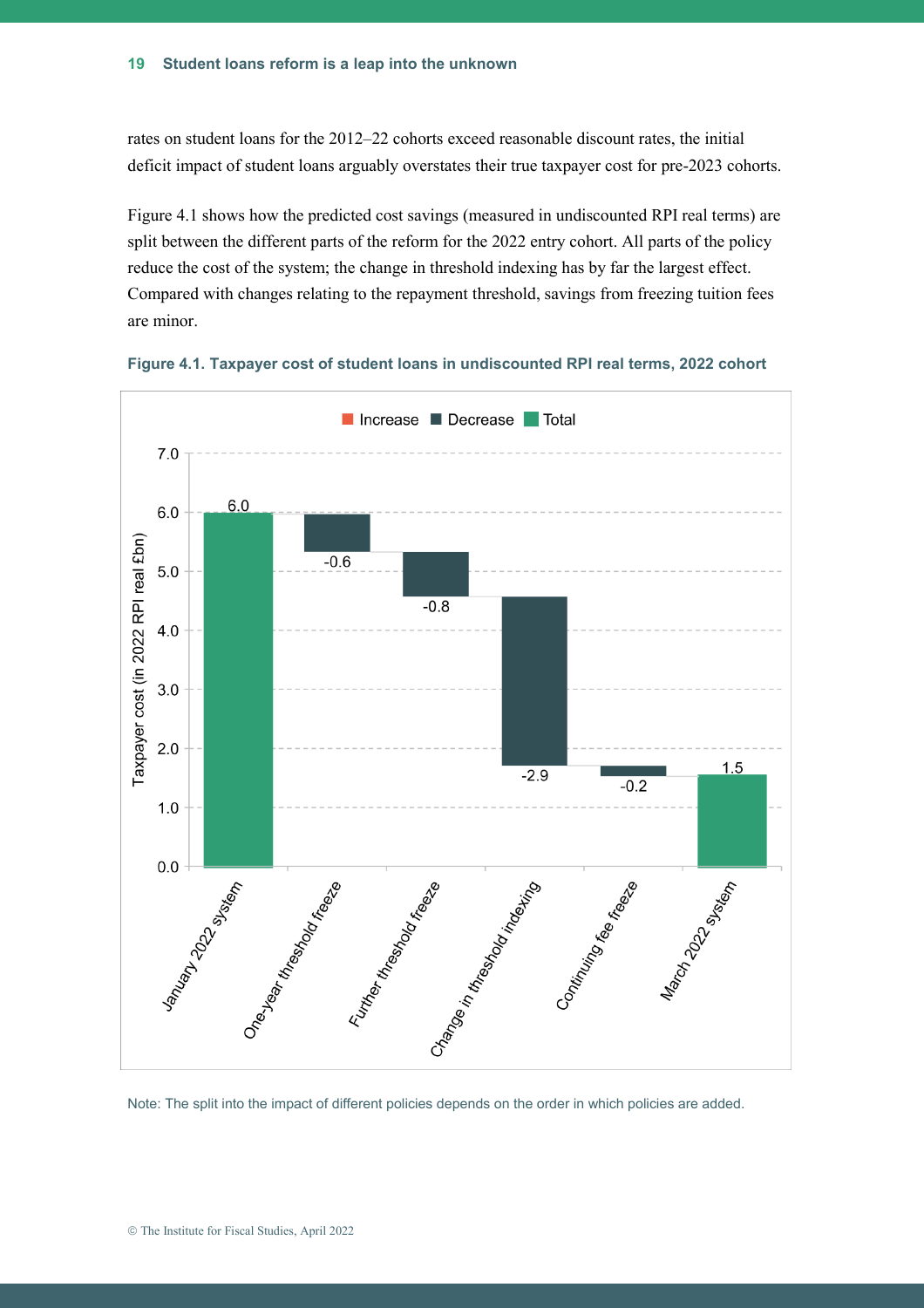



Figure 4.2 shows the same for the 2023 cohort. Again, threshold reductions have a large effect, as does the extended repayment term. Curiously, the freeze in maximum fees actually increases the taxpayer cost (or rather, reduces the taxpayer benefit) of student lending. This is because without the cut in the interest rate, the reform package would turn student lending into a profitable business for the taxpayer in undiscounted RPI real terms, which would be rendered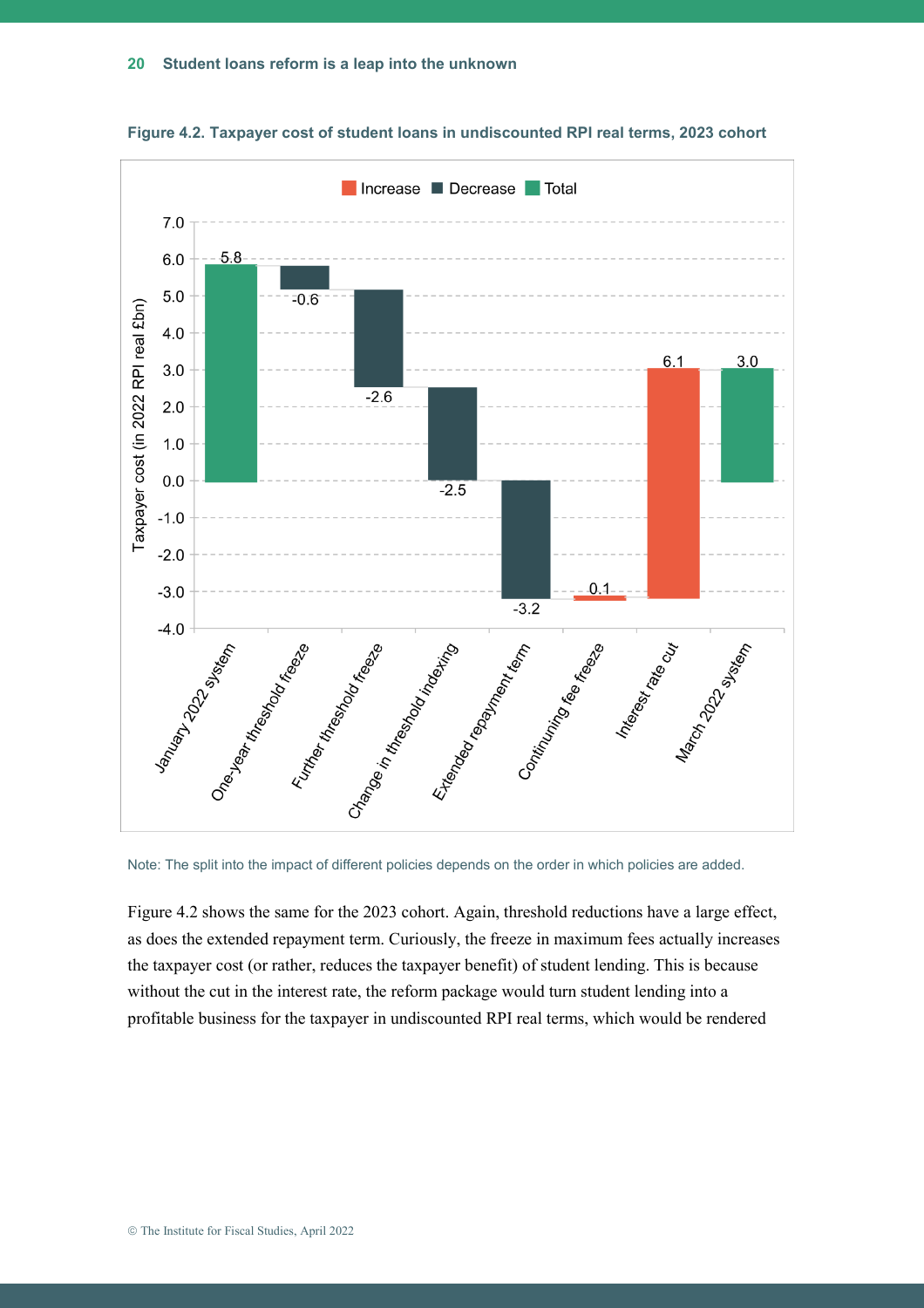slightly less profitable by a smaller loan size. Finally, the cut in the interest rate is very costly, leading to the final taxpayer cost of £3 billion.**<sup>16</sup>**

Like the impact on students, the impact on taxpayers also hinges on forecasts of earnings in the distant future and is thus subject to significant uncertainties. Table 4.2 gives some sense of this, by showing the impact of the reform package in a low growth scenario. Predicted taxpayer savings as a result of the reform are smaller, especially for the 2022 entry cohort. Notably, estimated savings in spending on the 2023 cohort are larger than for the 2022 cohort on all measures in this scenario.

|                              | <b>Undiscounted</b><br><b>RPI</b> real | <b>Discounted at</b><br>$RPI + 0.7%$ | <b>Discounted at</b><br>$RPI - 1.1%$ | <b>Discounted at</b><br>interest rate |
|------------------------------|----------------------------------------|--------------------------------------|--------------------------------------|---------------------------------------|
| 2022 cohort<br>(pre-reform)  | £7.8bn (40%)                           | £10.4bn (53%)                        | £6.4bn (33%)                         | £11.0bn (56%)                         |
| 2022 cohort<br>(post-reform) | £5.9bn (31%)                           | £8.8bn (46%)                         | £4.3bn (22%)                         | £9.7bn (51%)                          |
| 2023 cohort<br>(pre-reform)  | £7.8bn (40%)                           | £10.5bn (54%)                        | £6.5bn (33%)                         | £11.0bn (56%)                         |
| 2023 cohort<br>(post-reform) | £5.4bn (29%)                           | £8.4bn (45%)                         | £4.0bn (21%)                         | £5.4bn (29%)                          |

#### **Table 4.2. Taxpayer cost of student loans in £ (in % of outlay): low growth scenario**

Note: 'Pre-reform' means with policy as announced by January 2022. Following new government guidance (Department of Health and Social Care, 2022), discount rates in the second and third columns are adjusted upwards by 0.9 percentage points after 2030 to achieve a constant discount rate relative to CPI despite RPI reform (see Box 2.1). Following standard DfE practice, loan outlay is not discounted. 'Low growth' means no earnings growth relative to CPI from 2027 onwards.

**<sup>16</sup>** It should be noted that as we pointed out before (Farquharson et al., 2021), this cost estimate may be somewhat inflated by our modelling assumption that all students repay their student loans according to the repayment schedule. In reality, many students would likely have made early repayments without the interest rate cut, which would have made student lending less profitable for the public finances; as a result, our model likely overstates the cost of cutting the interest rate to some extent.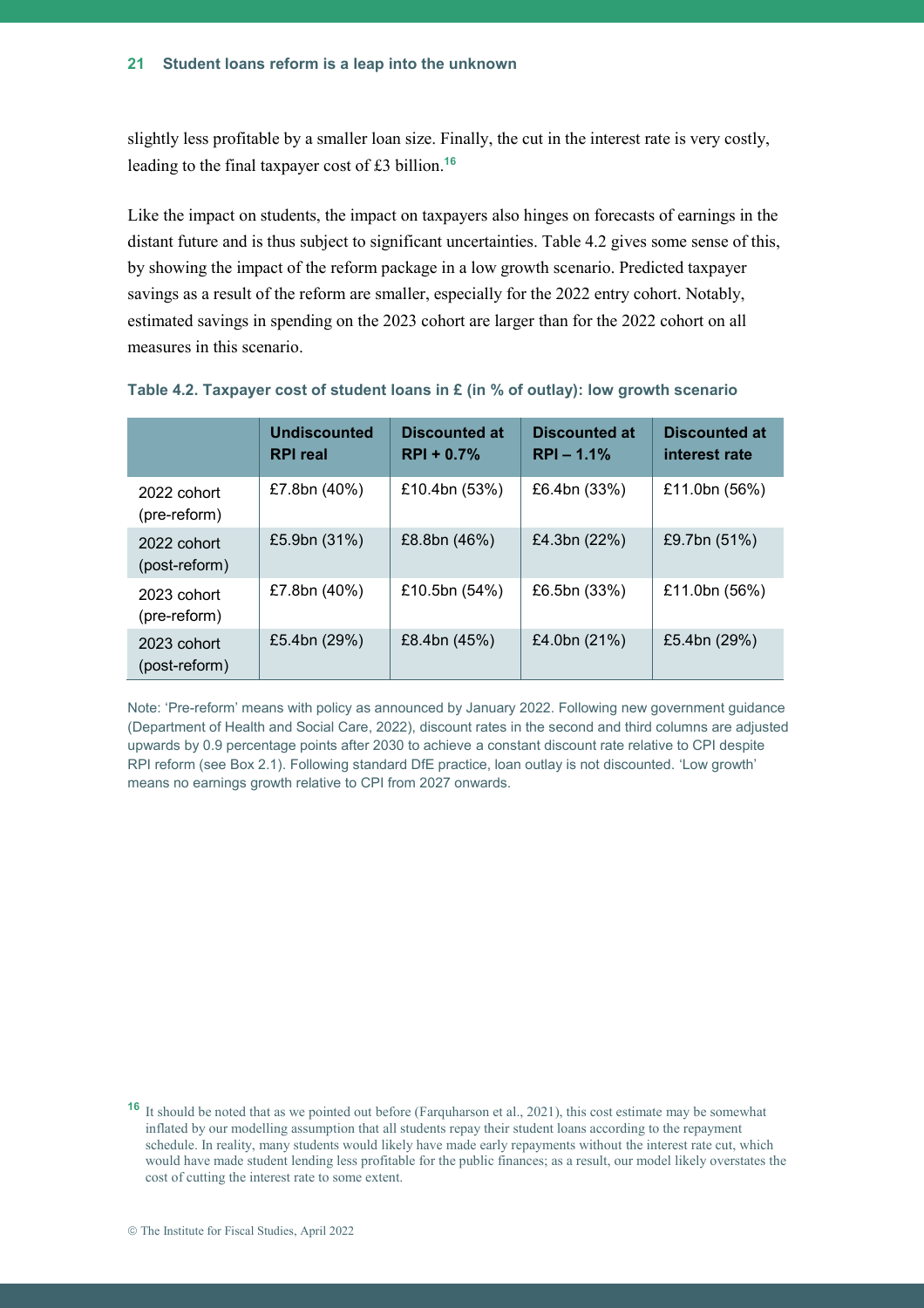# **5. Conclusion**

This year's student loan reform will open a new chapter for higher education funding in England. Much more so than even the Augar Review (Augar, 2019) envisioned, students will in the future have to pay for their own education. They will be able to draw on taxpayer support while they are studying, but this will in most cases have to be paid back in full in later life.

These changes are a leap into the unknown. It is unknowable today how this reform will affect the choices of prospective students. It is also impossible to quantify the fiscal and distributional consequences of the reform precisely, because even more will hinge on what graduate earnings will be in decades' time than under the current system. We do know, however, that the reform will hit those with middling and lower-middling earnings the most, who under the pre-reform system looked set to enjoy large taxpayer subsidies. In contrast, graduates with the highest earnings from the 2023 cohort onwards will benefit, as for them the effect of lower interest rates will dominate. Taxpayers will also gain, but not by as much as the headline impact on the deficit might suggest.

However, there are good reasons to take even these rough projections about long-term impacts with a grain of salt, because it is also unknowable how long the new system will stay in place. Prospective students would be well advised to take note of the ease with which the government has just changed repayment conditions for the 2012 to 2021 cohorts, who may have taken up their student loans with the legitimate expectation of very different repayment terms. This suggests that future governments may well change conditions again – potentially with very different implications for gains and losses.

For now, the only impact of the reforms that is virtually certain is that graduates from the 2012 entry cohort onwards will pay more towards their student loans in the next few years due to the freeze in the repayment threshold. This will squeeze the budgets of these graduates at a time when many will be saving for a down payment on a house or starting a family. It constitutes a further hit to the real incomes of these graduates on top of the large rise in the cost of living, the freeze in the personal allowance, and the hike in National Insurance rates.

In the end, a more important question than who will gain or lose how much from the reforms is whether the reforms improve the system. One clear improvement is the reduction in sky-high interest rates for students from the 2023 cohort onwards. While this change will almost entirely benefit higher earners, it will reduce distortions and increase fairness between high earners who have taken out loans and those whose parents paid for their education. The change could also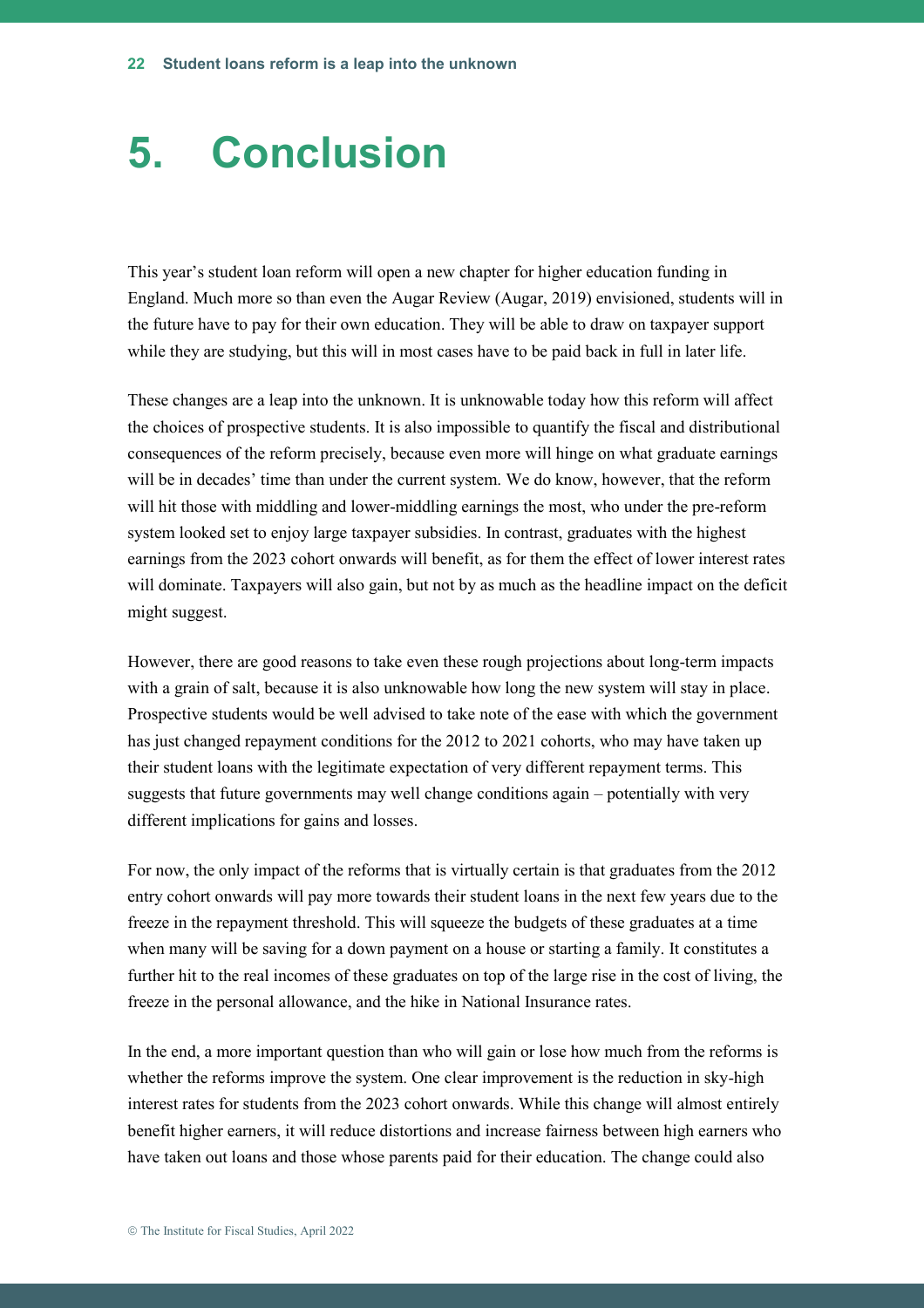increase trust in the system, as the new student loans system will be a good deal for all students, including those who go on to become high earners.

On the other hand, limiting public higher education funding to a minority of low-earning students arguably makes the system worse. Partly as a result of the distortions created by the tax system, this may well lead some students not to attend university even when this would be socially optimal. However, subsidies in the student loans system are not the only way the government can counteract these distortions and make higher education more attractive. Other tools include grants to students or universities and adjustments to the tax system (for example, the government could make student loan repayments tax-deductible for future cohorts).

Finally, there is no justification for nominal freezes at any time, but they are especially problematic at the moment. Because inflation is currently high and unpredictable, the repayment threshold may well be reduced by more (or less) than the government intended. This introduces an unnecessary element of uncertainty into the student loans system, and the government might well have to take corrective action in a few years. It would have been much better to reduce the repayment threshold to its intended value and then uprate it with the government's preferred long-term indexing rule.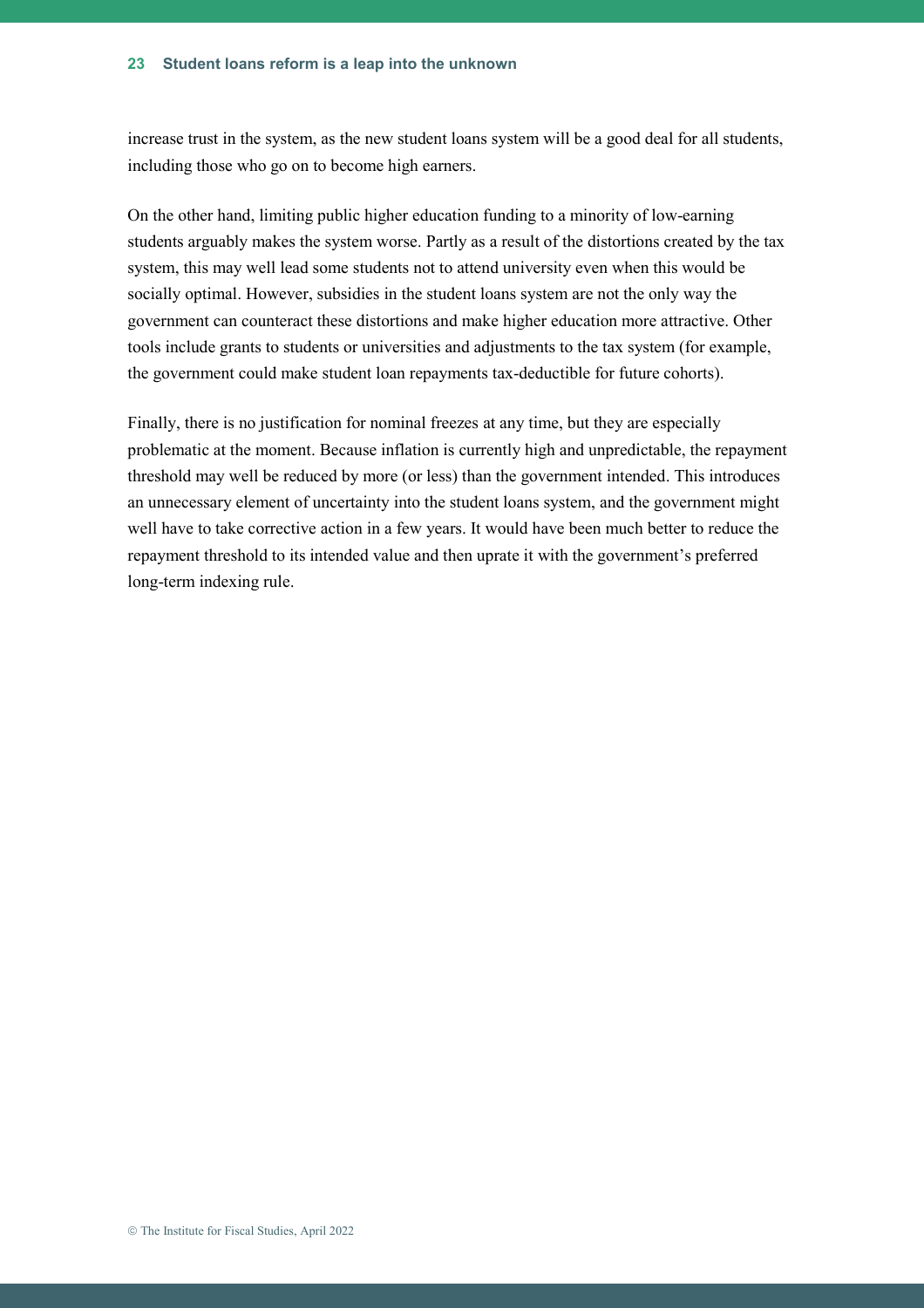# **References**

Augar, P., 2019, Independent panel report to the Review of Post-18 Education and Funding. [https://assets.publishing.service.gov.uk/government/uploads/system/uploads/attachment\\_data/fil](https://assets.publishing.service.gov.uk/government/uploads/system/uploads/attachment_data/file/805127/Review_of_post_18_education_and_funding.pdf) e/805127/Review of post 18 education and funding.pdf.

Britton, J., van der Erve, L. and Waltmann, B., 2019, Higher education funding: more change to come?. Institute for Fiscal Studies (IFS), Briefing Note 266, [https://ifs.org.uk/publications/14588.](https://ifs.org.uk/publications/14588)

Crawford, C. and Jin, W., 2014, Payback time? Student debt and loan repayments: what will the 2012 reforms mean for graduates?. Institute for Fiscal Studies (IFS), Report 93, [https://ifs.org.uk/publications/7165.](https://ifs.org.uk/publications/7165)

Department for Education, 2022a, Higher education policy statement & reform consultation: equality analysis.

[https://assets.publishing.service.gov.uk/government/uploads/system/uploads/attachment\\_data/fil](https://assets.publishing.service.gov.uk/government/uploads/system/uploads/attachment_data/file/1058933/Higher_education_policy_statement_reform_consultation_-_Equality_analysis.pdf) [e/1058933/Higher\\_education\\_policy\\_statement\\_reform\\_consultation\\_-\\_Equality\\_analysis.pdf.](https://assets.publishing.service.gov.uk/government/uploads/system/uploads/attachment_data/file/1058933/Higher_education_policy_statement_reform_consultation_-_Equality_analysis.pdf)

Department for Education, 2022b, Fairer higher education system for students and taxpayers. [https://www.gov.uk/government/news/fairer-higher-education-system-for-students-and](https://www.gov.uk/government/news/fairer-higher-education-system-for-students-and-taxpayers)[taxpayers.](https://www.gov.uk/government/news/fairer-higher-education-system-for-students-and-taxpayers)

Department of Health and Social Care, 2022, Department of Health and Social Care group accounting manual 2021 to 2022: additional guidance, version 1. [https://www.gov.uk/government/publications/dhsc-group-accounting-manual-2021-to-](https://www.gov.uk/government/publications/dhsc-group-accounting-manual-2021-to-2022/department-of-health-and-social-care-group-accounting-manual-2021-to-2022-additional-guidance-version-1)[2022/department-of-health-and-social-care-group-accounting-manual-2021-to-2022-additional](https://www.gov.uk/government/publications/dhsc-group-accounting-manual-2021-to-2022/department-of-health-and-social-care-group-accounting-manual-2021-to-2022-additional-guidance-version-1)[guidance-version-1.](https://www.gov.uk/government/publications/dhsc-group-accounting-manual-2021-to-2022/department-of-health-and-social-care-group-accounting-manual-2021-to-2022-additional-guidance-version-1)

Farquharson, C., Sibieta, L., Tahir, I. and Waltmann, B., 2021, 2021 annual report on education spending in England. Institute for Fiscal Studies (IFS), Report 204, [https://ifs.org.uk/publications/15858.](https://ifs.org.uk/publications/15858)

Morgan, J., 2022, Students 'could save £40K' by cancelling gap years before reforms. [https://www.timeshighereducation.com/news/students-could-save-ps40k-cancelling-gap-years](https://www.timeshighereducation.com/news/students-could-save-ps40k-cancelling-gap-years-reforms)[reforms.](https://www.timeshighereducation.com/news/students-could-save-ps40k-cancelling-gap-years-reforms)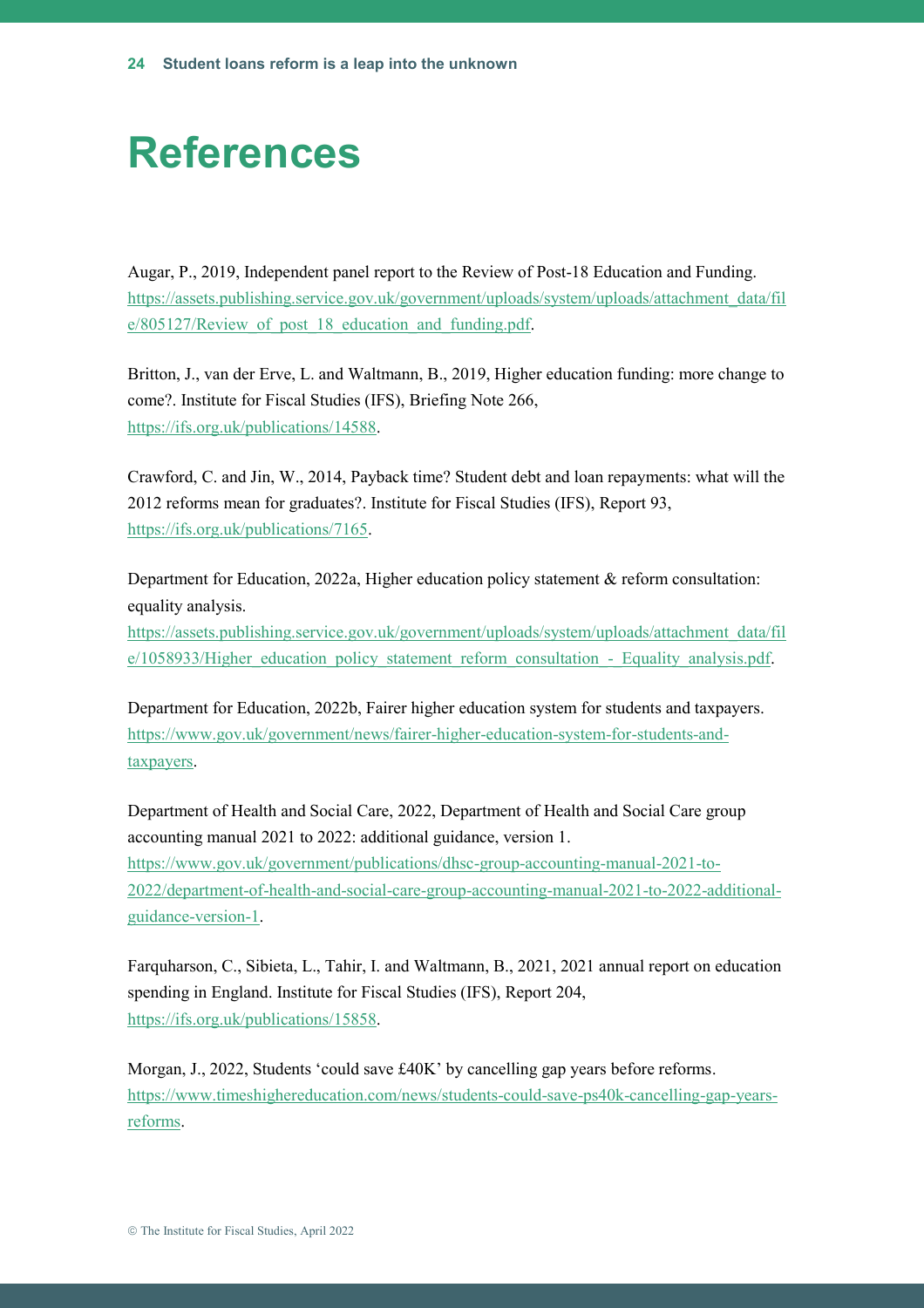OECD, 2022, Spending on tertiary education (indicator). doi: 10.1787/a3523185-en, <https://data.oecd.org/eduresource/spending-on-tertiary-education.htm> (accessed on 05 April 2022).

Office for National Statistics, 2020, Student loans in the public sector finances: a methodological guide.

[https://www.ons.gov.uk/economy/governmentpublicsectorandtaxes/publicsectorfinance/methodo](https://www.ons.gov.uk/economy/governmentpublicsectorandtaxes/publicsectorfinance/methodologies/studentloansinthepublicsectorfinancesamethodologicalguide) [logies/studentloansinthepublicsectorfinancesamethodologicalguide.](https://www.ons.gov.uk/economy/governmentpublicsectorandtaxes/publicsectorfinance/methodologies/studentloansinthepublicsectorfinancesamethodologicalguide)

Waltmann, B., 2022a, Government uses high inflation as cover for hitting students, graduates and universities. Institute for Fiscal Studies (IFS), Observation, [https://ifs.org.uk/publications/15940.](https://ifs.org.uk/publications/15940)

Waltmann, B., 2022b, Sweeping changes to student loans to hit tomorrow's lower-earning graduates. Institute for Fiscal Studies (IFS), Observation, [https://ifs.org.uk/publications/15953.](https://ifs.org.uk/publications/15953)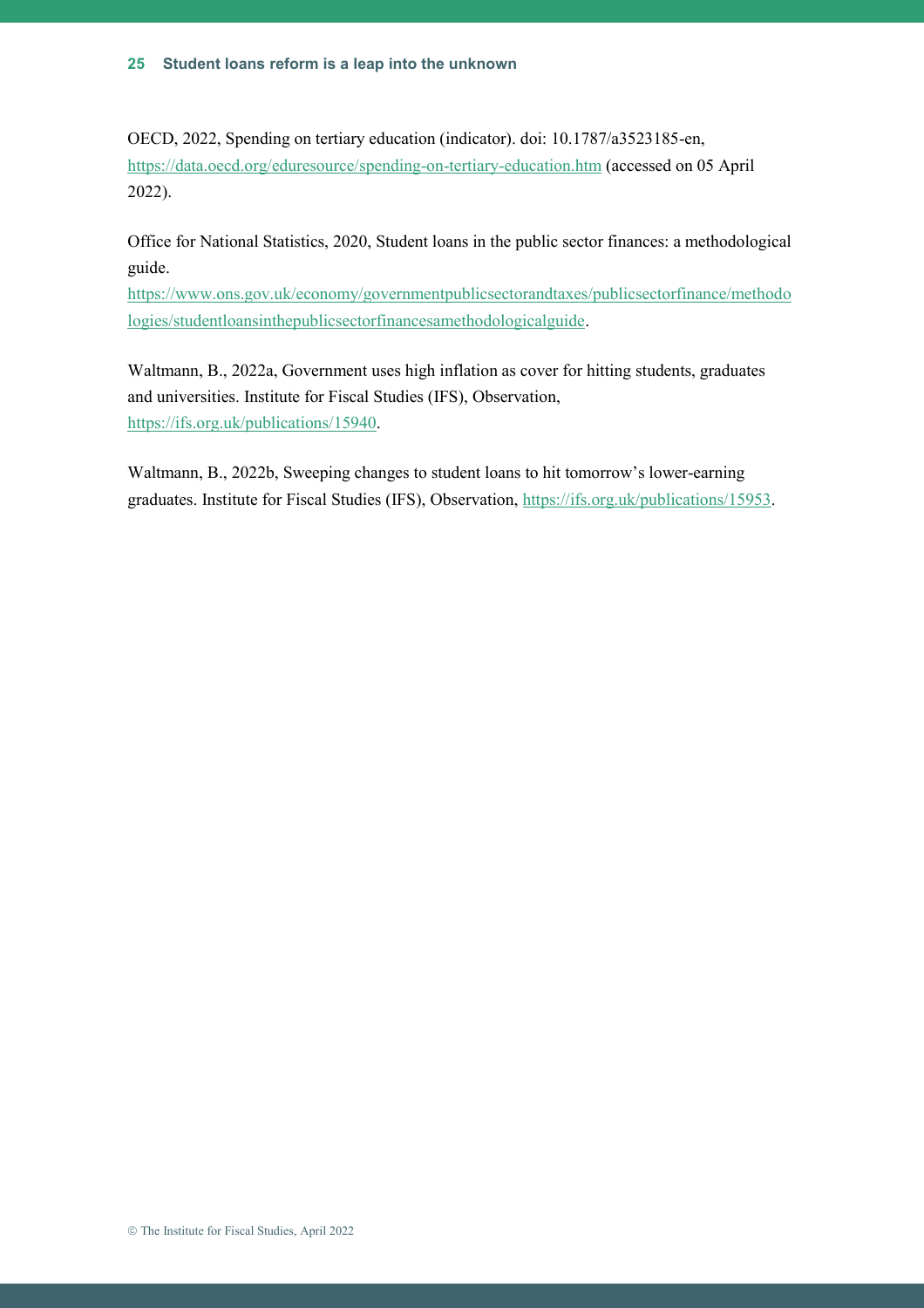### **Appendix**



#### **Figure A.1. Impact of reforms on the 2022 entry cohort: low growth scenario**

Note: 'Low growth' means no earnings growth relative to CPI from 2027 onwards. The split into the impact of different policies depends on the order in which policies are added. The order shown is: one-year threshold freeze, further threshold freeze, change in threshold indexing and continuing fee freeze.